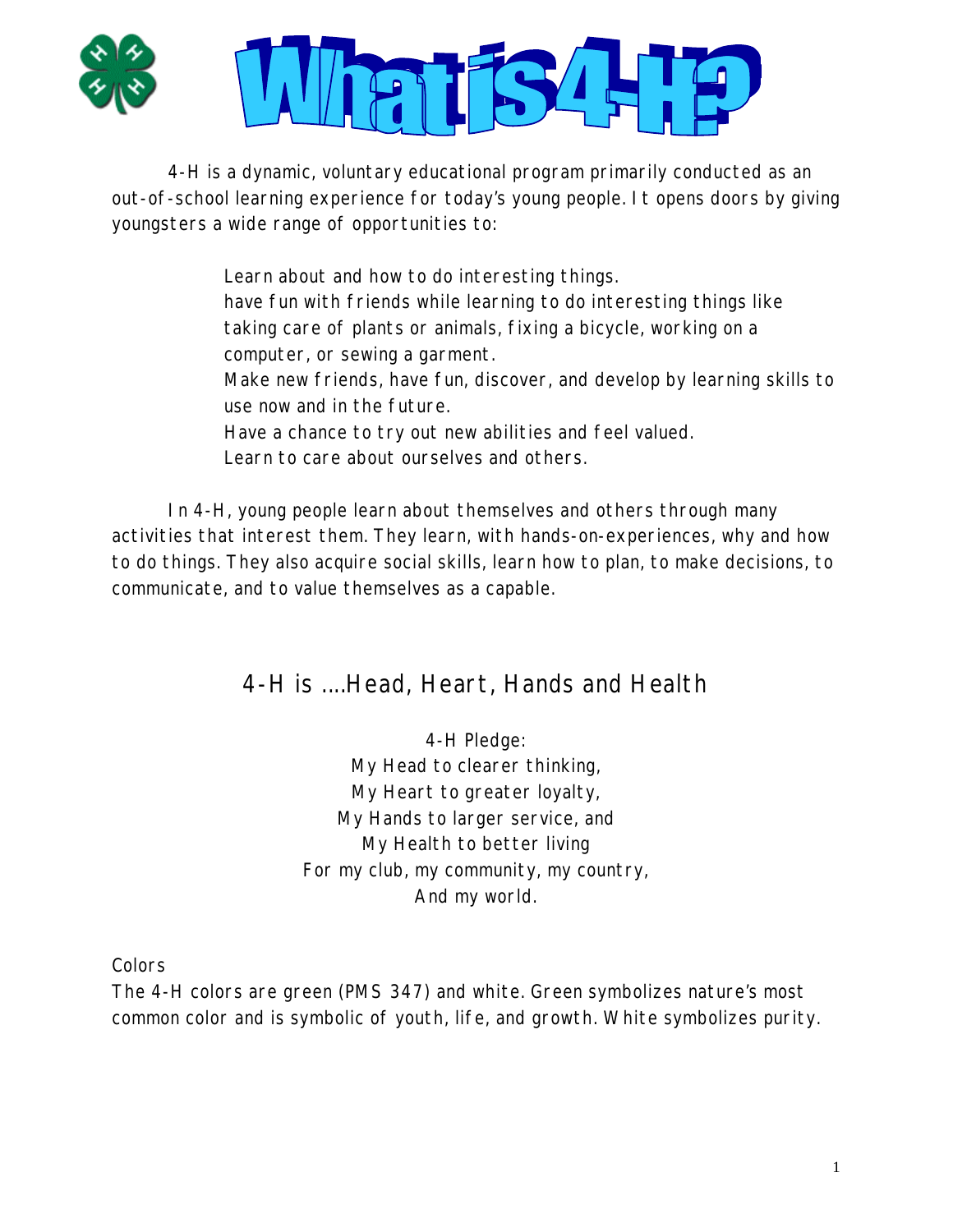

 4-H began in the early 1890's as Boys' and Girls' Clubs. These clubs were formed in communities to help young people learn farming and homemaking skills. In 1914, Congress passed the Smith-Lever Act establishing the Cooperative Extension System. 4-H Youth Development is the name given to Boys' and Girls' clubs when they became a part of the Cooperative Extension System. The system is a combination of the Extension Service of the U.S. Department of Agriculture (USDA), 74 land-grant universities and colleges in the 50 states, Puerto Rico, Guam, the Virgin Islands, American Samoa, Micronesia, the District of Columbia,

#### and 3,150 County Extension Offices.

## What Is The 4-H Mission?

 The mission of the 4-H Youth Development Education program is to provide experimental learning opportunities for culturally diverse youth and adults to reach their fullest potential, to develop skills that benefit them throughout life, and fosters leadership and volunteerism. Achievement of this mission will result in capable, competent and caring citizens.

## What Do 4-H'ers do?

 4-H members are involved in projects and activities. A 4-H project is a group of learning activities that 4-H members do to learn about a topic. These topics might include such things as farm animals and pets, nutrition and cooking, bicycles, computers, art, gardening, and many other interests. There are many activities that provide learning experiences such as camping, exhibiting projects, doing demonstrations, and attending or participating in workshops, conferences, tours and trips, and fairs.

 4-H members develop personal skills by participating. A 4-H'er can learn self-understanding, how to get along with others, ways to communicate, make decisions, and solve problems. They can learn how to manage resources and discover how to work well with others. 4-H'ers have an opportunity to develop leadership skills by participating in the program.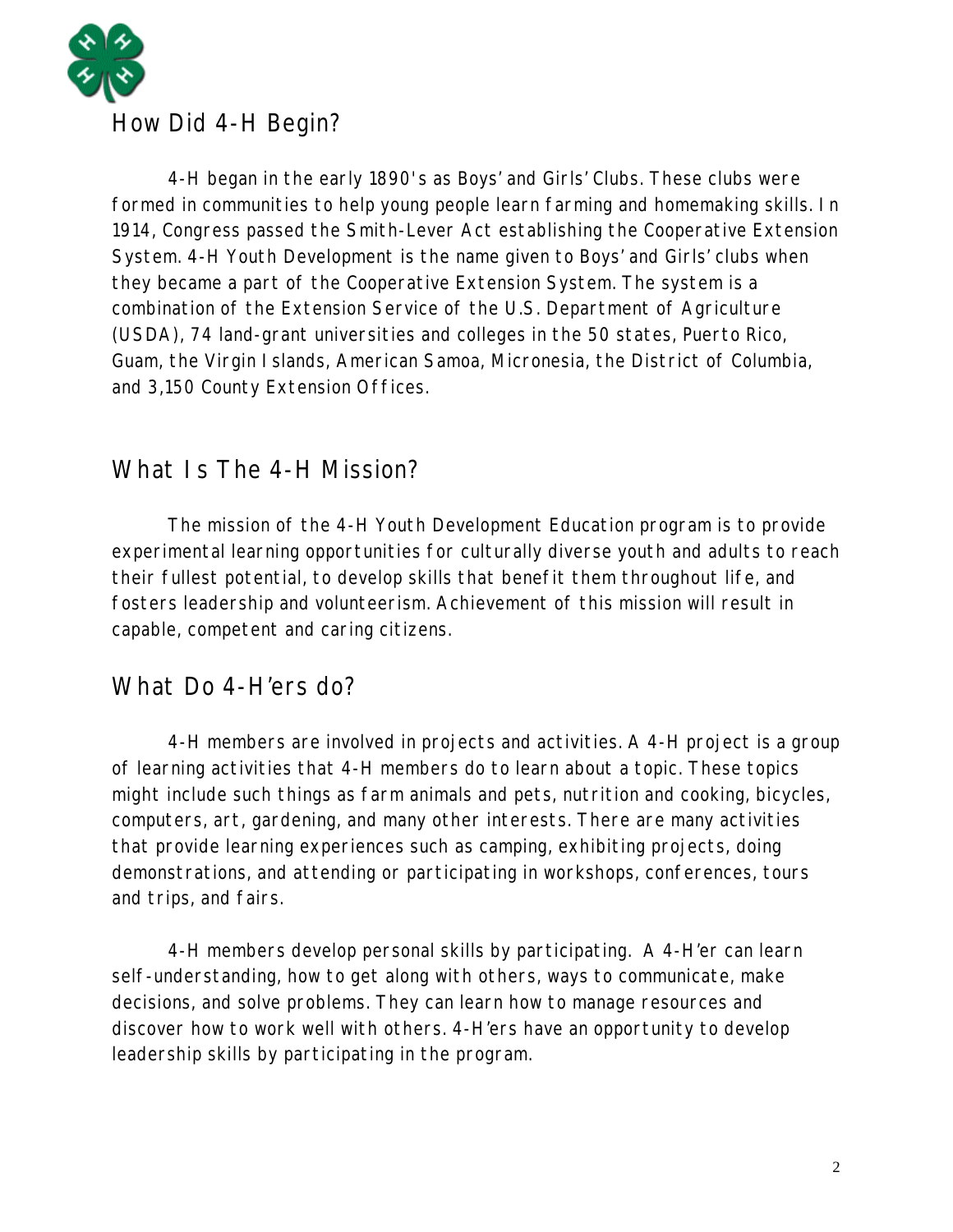

## Who Conducts 4-H?

 4-H is conducted through the Cooperative Extension System, and combines the efforts of youth and adult volunteer leaders, state land-grant universities, county and state governments, and the U.S. Department of Agriculture (USDA).

 4-H is a cooperative effort supported through public funds at the federal level by USDA Extension Service. 4-H is also supported from the private sector individuals, business, foundations, and grants - through the National 4-H Council and state 4-H foundations. Local community and school 4-H programs are supported through private funds. Private support helps to expand and strengthen 4-H at all levels.



## What Is The 4-H Team And Why?

 Parents, relatives, neighbors, and others make 4-H happen by becoming volunteers. Those who work in 4-H do so as a team. Volunteers work directly and indirectly with youth. The volunteers want to help youth learn, and then apply their newly developed knowledge, skills, attitudes, and values. 4-H volunteers create a learning environment that stimulates growth.

 Learn-by-Doing is the 4-H way. Through 4-H, young people who work with adults and older youth can learn useful skills and can serve their community and country by putting knowledge to work in real-life situations - even while they are young. Young people learn skills and gain knowledge through experiences - inquiring, exploring, testing, problem-solving, and discovering.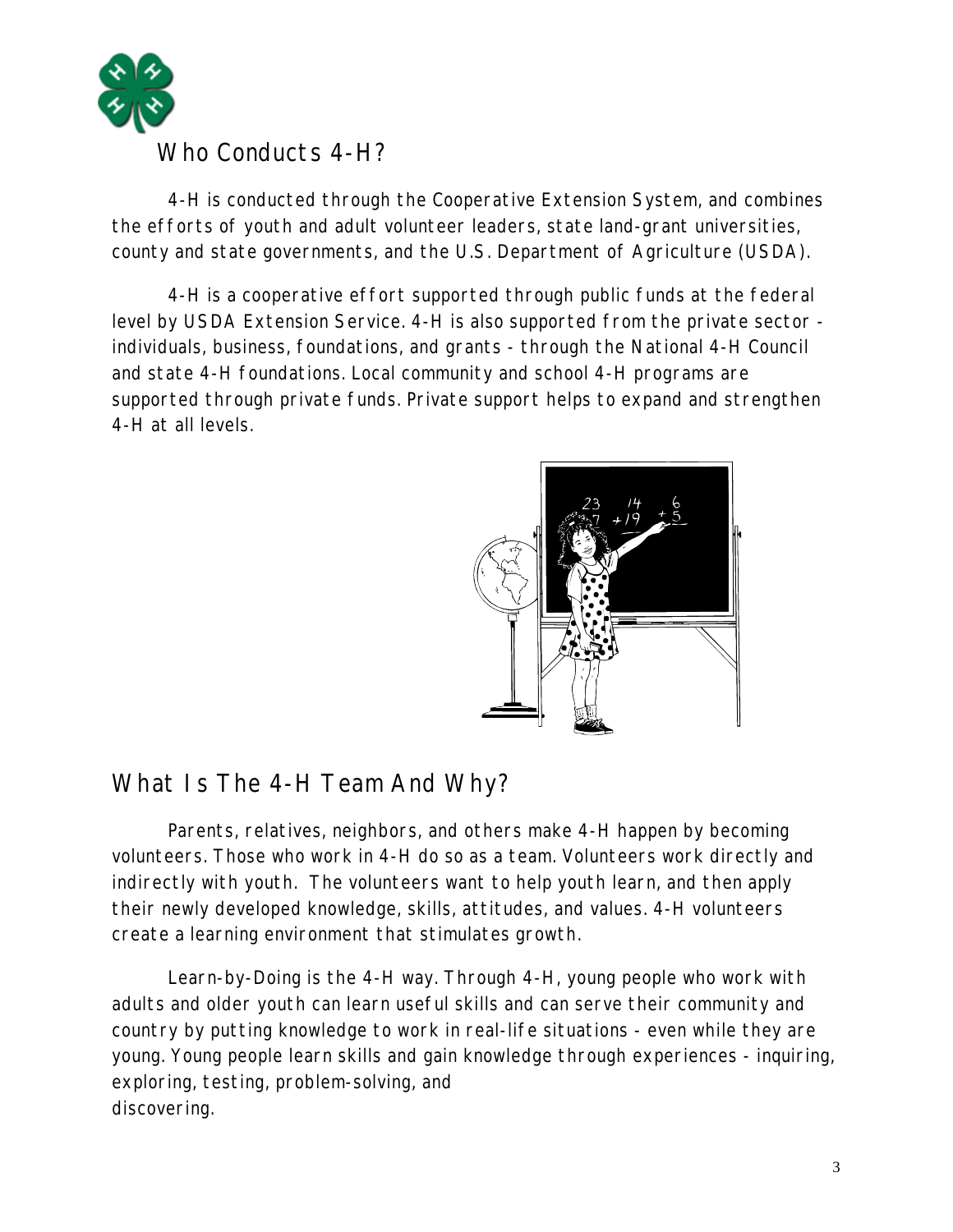

## How Do I Join 4-H

You must be at **least eight years old and in third grade to join 4-H**. You can stay active in **4-H until you are 18 years old**. You can become a member in any of the different ways described below. As a 4-H member in any type of club, you are eligible to participate in countywide events and contests, to go to 4-H camp and to apply for 4-H scholarships. Registered 4-H leaders can sign out curriculum or project planning materials from the Bexar County Extension Office. (See listing for materials available.)

#### 1. **Join an Existing 4-H Community Club**

Review the locations and projects for existing clubs to see if one might suit your interests. Call the Bexar County Extension Office (467-6575) for the name of club leader who can talk to you more about the club. Do not attend a meeting as a guest without an appointment.

#### 2. **Form a New 4-H Community Club**

You need about ten youth and several adult leaders to form a new 4-H community club. Each member must become involved in at least one 4- H project. Contact the Bexar County Extension Office (467-6575) to schedule a new leader orientation session.

#### 3. **Form a Partner Organization Club**

Youth who are at a site-based youth organization may form a 4-H club as part of their participation with that group. For example, youth at an after-school site might become interested in gardening and could form a 4-H club to work on a gardening project. Staff or volunteers at the organization site should contact the Bexar County Extension Service (467-6575) for a leader orientation.

#### 4. **Form a School Club**

4-H clubs can meet at school sites with parents, teachers or other adult volunteers. School-related projects such as computers, electricity, small engines, ecology or other topics can be enriched through 4-H projects.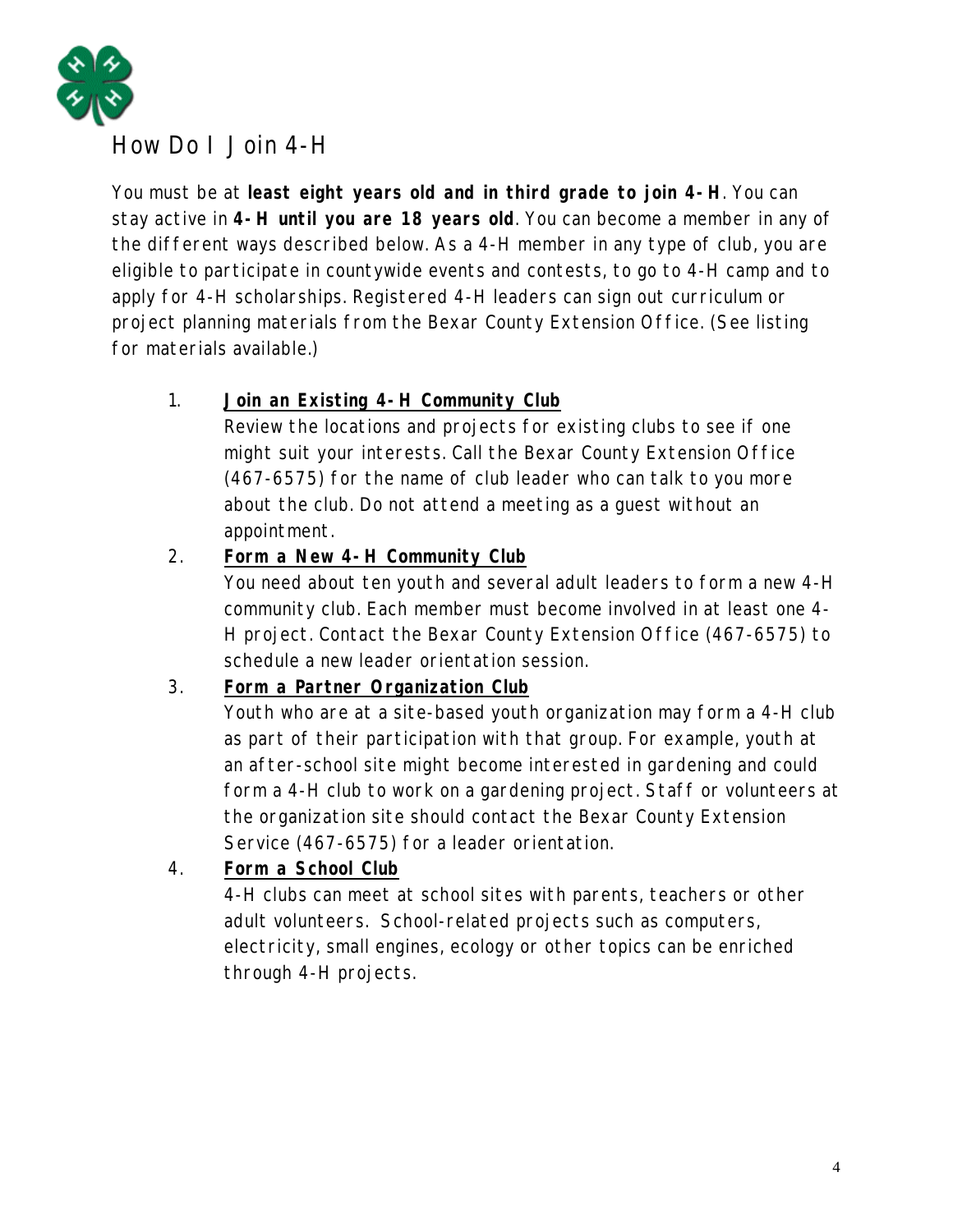

## **Who's in a 4-H Club and what do they do?**

#### **4-H Member**

- Any child, age 8 and in the  $3<sup>rd</sup>$  grade to 18 years of age.
- Attends 4-H Club meetings
- Fills out an enrollment form
- Enrolls and completes at least one 4-H project.

#### **4-H Club Officers**

- 4-H youth elected by 4-H Club members each year.
- Plan and conduct all Club meetings and activities.
- Work with club manager to form an executive committee to give overall guidance to the club.

#### **Junior Leaders**

- Junior leaders, age 13 to 18.
- Assist leaders by taking responsibility for specific tasks as requested by the leader.

#### **Teen Leader**

• A young person between the ages of 16 and 18 who accepts the full leadership responsibility for a project, 4-H club, or a special short-term project.

#### **Club Manager**

- Provides guidance, leadership, and management for a 4-H Club.
- Manages executive committee meetings, monthly Club meetings, and Club organization
- Promotes cooperation, coordination, and communication.
- Informs parents and involves them in 4-H.
- Plans yearly club program with officers and members.
- Coordinates all club activities.
- Helps recruit leaders and members.
- Provides recognition for members and leaders. Publicizes 4-H in community. Keep records and supplies.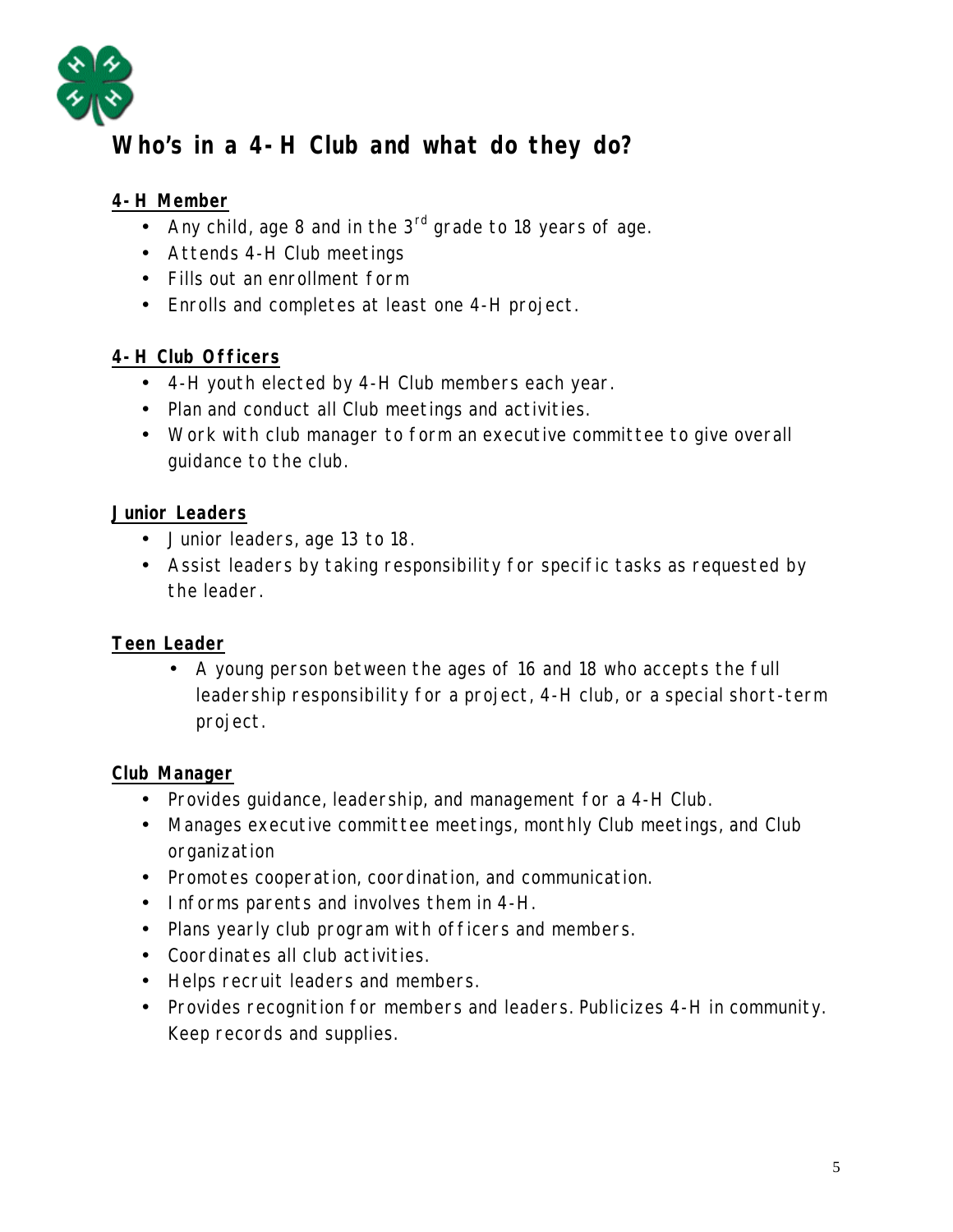



#### **Project Leaders**

- Organize and conduct project group meetings and activities.
- Help members select and manage projects.
- Assist members with record keeping.

#### **Activity Leaders**

- Work closely with club managers.
- Responsible for organizing and teaching in areas that are not considered projects, such as method demonstrations, Share the Fun, and record books.
- Help members organize and conduct special activities such as special community service projects, club events or activities, National 4-H Week activities, and/or 4-H field trips.

#### **Parents**

- Provide support and guidance to 4-H member(s).
- Attend as many activities and club meetings as possible.
- Help member(s) select and conduct project.
- Help member(s) secure finances for project.
- Responsible for member(s) getting to and form meetings and activities.
- Help member(s) keep records.

#### **County Extension Agents**

• Plan and coordinate educational programs with the 4-H program Development Committee.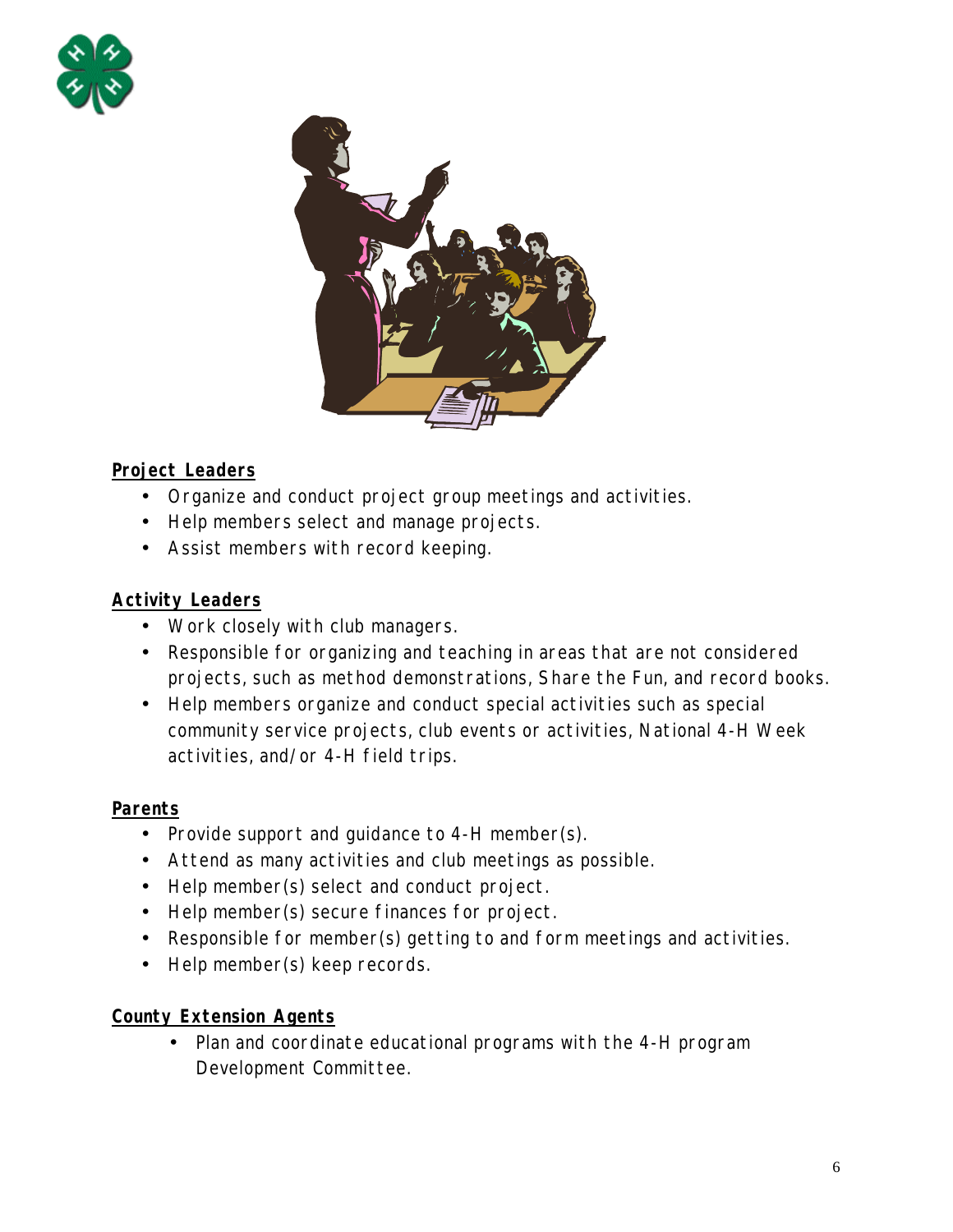

## **Nominations for 4-H Club Officers**

Club officers are important to your club. It is necessary that you select officers who are best qualified to carry out the responsibilities of these positions. Consider ability, skills, attendance and commitment to fulfilling their responsibilities when making choices. Other factors to consider are age and participation in club meetings and activities. Please nominate yourself and other club members to offices for next year. The nominating committee will compile the nominations.

- President
- 1<sup>st</sup> Vice-President (Programs)
- $2^{nd}$  Vice-President (Social)
- 3<sup>rd</sup> Vice-President (Membership)
- County Delegate
- Secretary
- Treasurer
- Reporter
- Parliamentarian

## **Annual 4-H Club Meeting Agenda**

- 1. Place:
- 2. Date:
- 3. Time:
- 4. Call to Order:
- 5. Inspiration:
- 6. U.S. Pledge:
- 7. 4-H Motto and Pledge:
- 8. Roll Call: (Answer with
- 9. Recognition of New members and Guests:
- 10. Reading of Minutes:
- 11. Reports: (officer, committee, activity, leader, other)
- 12. Unfinished Business:
- 13. New Business:
- 14. Introduction of Program:
- 15. Program:
- 16. Announcements:
- 17. Adjourn:
- 18. Recreation: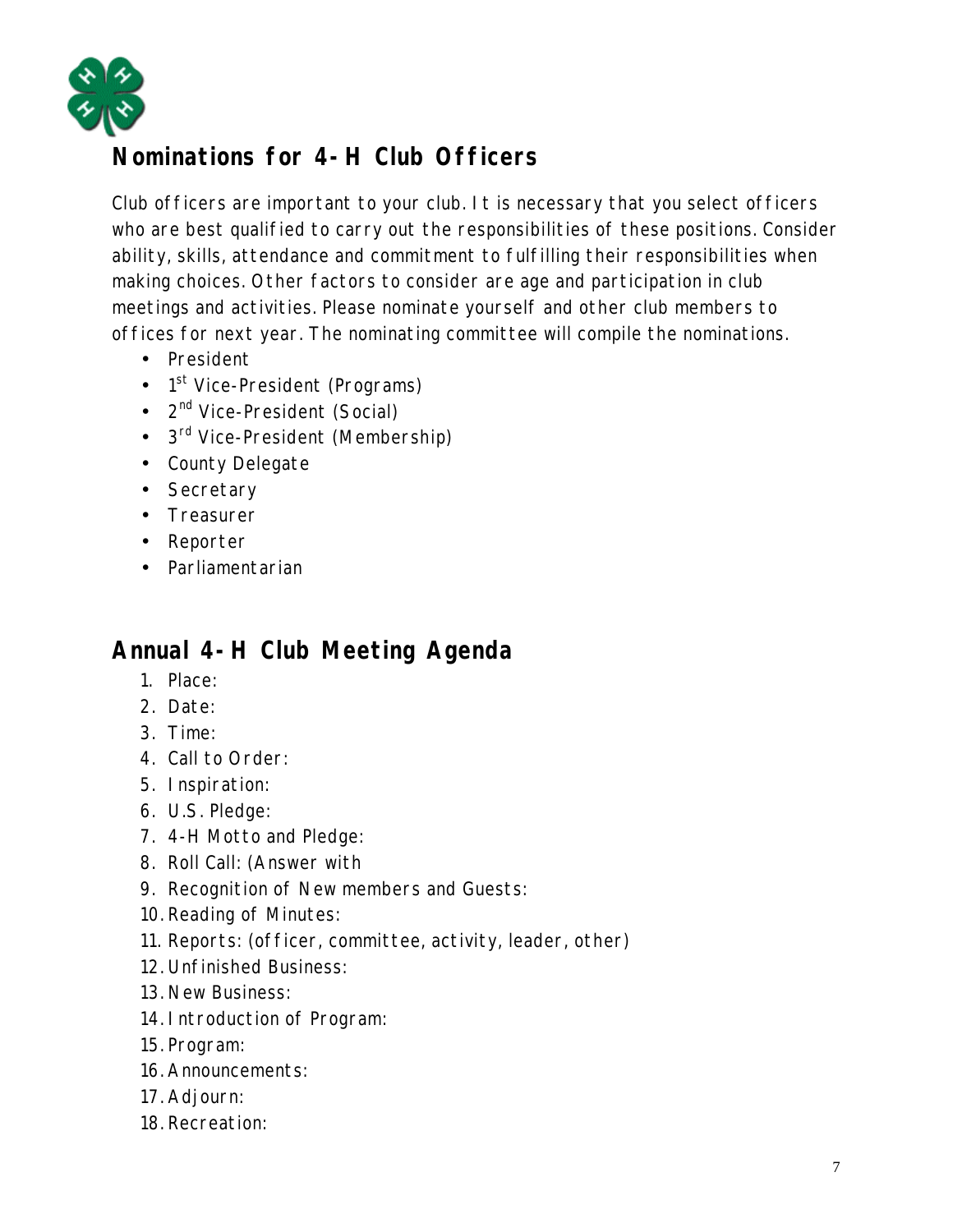

## **Texas 4-H Project Selection Guide**

## **Considerations in selecting a 4-H project**

- Select a project you like.
- Select a project that can be completed.
- Consider the money it will take. Can parents/guardians help?
- Consider the space and equipment that you have at home.
- Consider the time the project will take.
- Consider parental support for the project.
- Be aware of the opportunities for growth in this project.
- A 4-H project should be fun, serve s purpose, and be worth the effort.
- Select only the number of projects you can complete.

#### **Items available to help you learn about your project**

- 4-H project promotional brochures
- Project training workshops
- Tours
- Exhibits
- Contests-judging, visual presentation and 4-H record books
- Reputable Web sites

## **Making Project Goals**

- 1. When you write down your goals and plans, you have already made a step toward reaching those goals.
- 2. Your written goals will help you keep track of where you are going and how you are going to get there.
- 3. Write your goals and plans for each project. Use the Member Achievement Plan (M.A.P.). (available for download at http://texas4-h.tamu.edu)

#### **Your project goals should include the following:**

- Knowledge Goals things you want to learn.
- Skill Goals things you want to raise, make and/or do.
- Leadership Goals things you want to do and to teach others.
- Citizenship Goals things you want to do for others.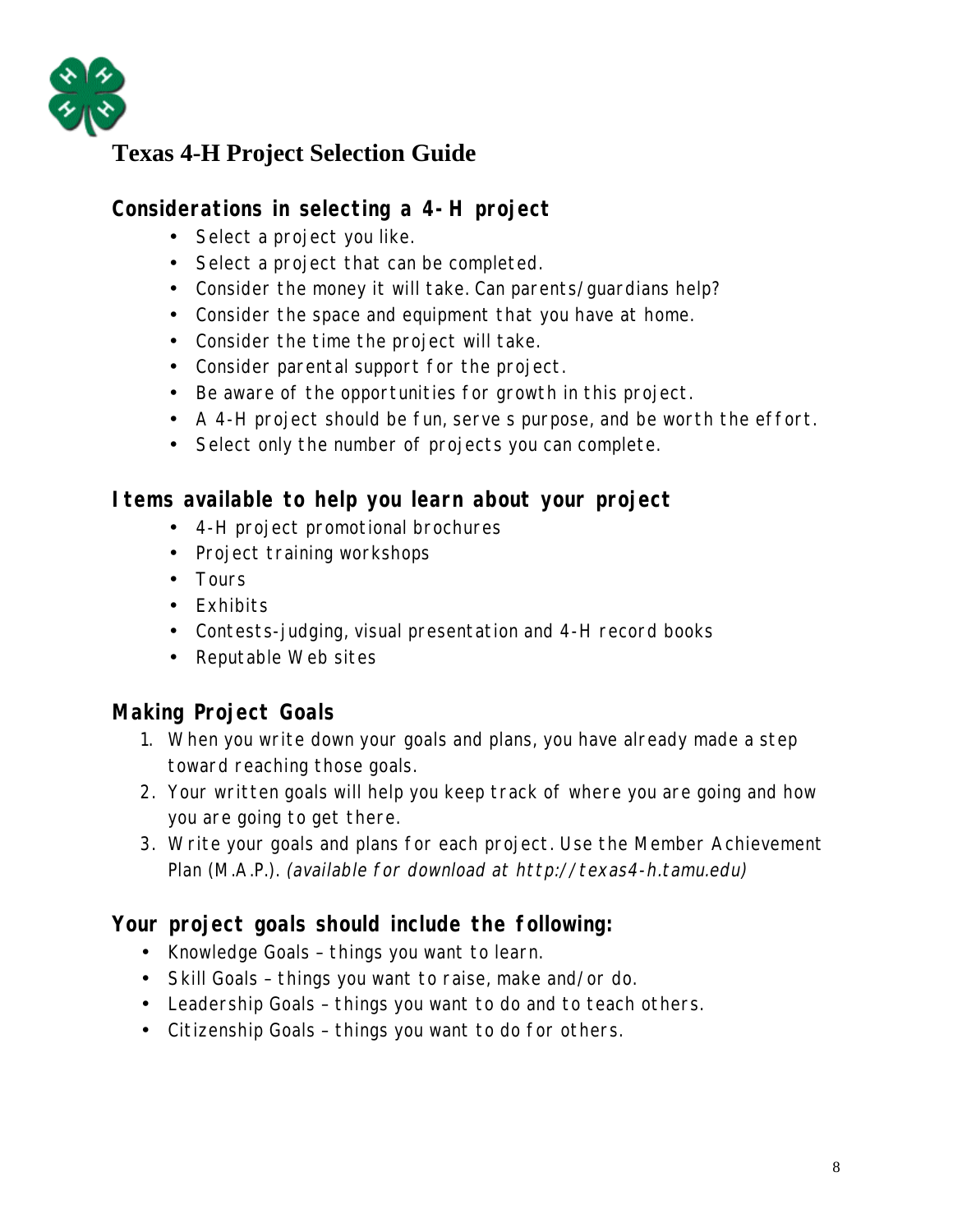

As you get older or become more advanced in your project(s), you will want to set Goals in the following areas:

- Energy goals how your project relates to energy and ways to save our natural resources.
- Economic goals what you will do to save and make money.
- Experiment and research goals studies and experiments you can conduct in your project.
- Career goals studies, interviews.
- Other goals workshops or contests you plan to participate in through your project.

### **Guidelines that relate to all projects:**

- Make a set of project goals (refer to Member Achievement plan).
- Complete certain goals each month—most project work is done at home.
- Keep a record of goals completed.
- Exhibit project work whenever possible.
- Enter a contest at the local and county levels.
- Attend workshops on your particular project.
- Attend 4-H meetings regularly.
- Complete 4-H MAP and/or Record book each year.
- Develop leadership by teaching other interested persons something about your project.
- Carry out citizenship activities related to your 4-H project.
- Continue to study and broaden project knowledge and skills.

## **Find out what you can learn and do in your projects**

- 1. Knowledge things to do and resources to use in developing knowledge of your project.
	- Read the 4-H Clover Guide (available at http://texas4-h.tamu.edu)
	- Read library books related to projects.
	- Read magazines.
	- Purchase literature related to projects.
	- Secure owner's manual if there is one for your project.
	- Attend workshops related to your project.
	- Interview someone who is knowledgeable about your project.
	- Tour places related to the project.
	- Develop a research paper related to project.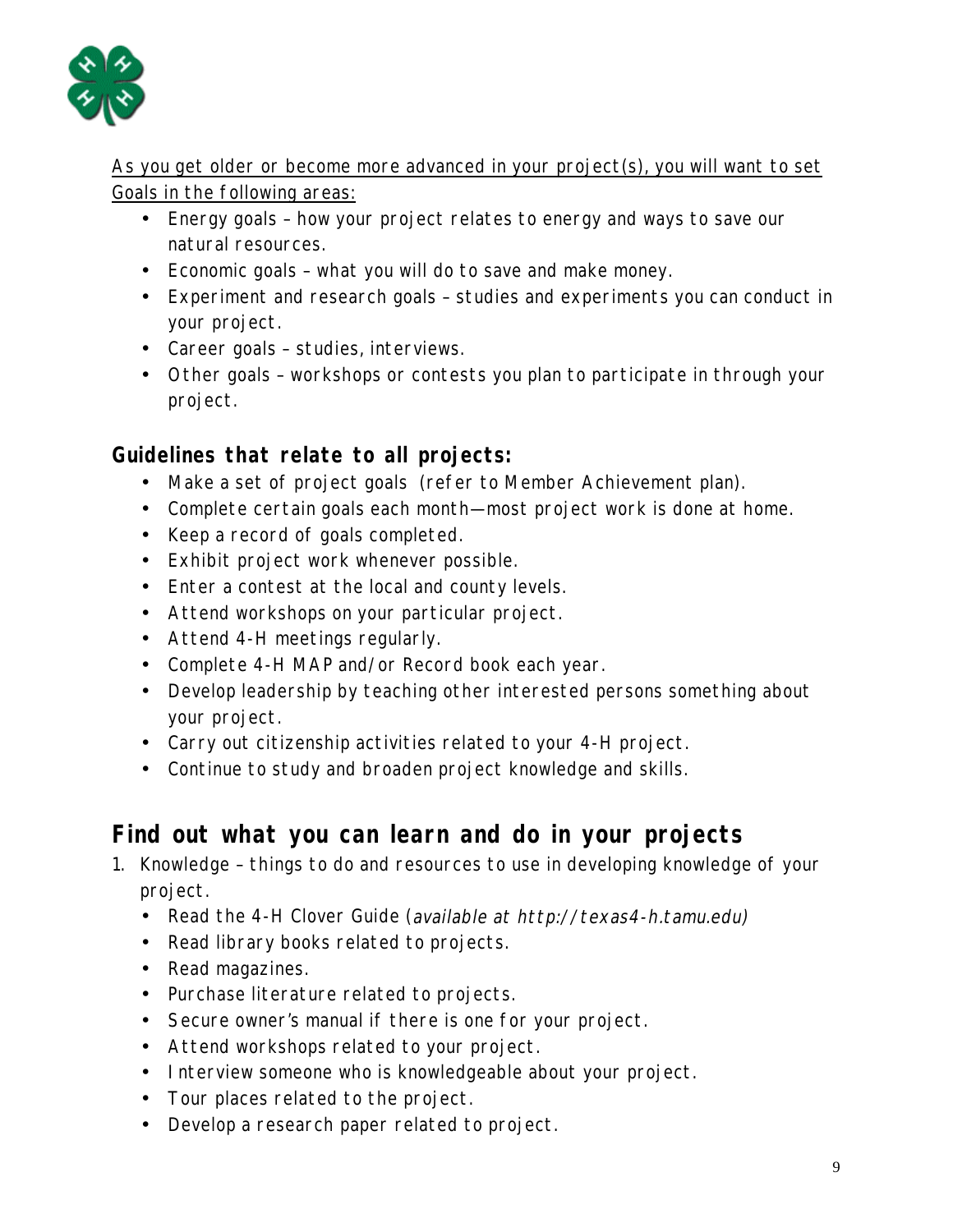

- Subscribe to magazines.
- Go on field trips to study project.
- Study careers related to your project.
- Study catalogs.
- Take correspondence course related to project.
- Study history related to your project.
- Surf the Webb for reputable, non-biased sources.
- 2. Skills Options the doing part of 4-H in which you develop your skills to their potential.
	- Make several things related to your project.
	- Raise and properly care for something related to your project.
	- Repair things related to your project.
	- Make a list of skills related to your project and practice them.
- 3. Safety Options part of almost every 4-H project.
	- Purchase safety equipment.
	- Make a safety plan (locating safety hazards).
	- Participate in a safety clinic.
	- Make a study of accidents related to your project.
	- Study state and national safety laws related to your project.
	- Use warning signs where necessary.
	- Secure a safe place to work. Follow all safety recommendations.
- 4. Leadership Options also a part of every 4-H project. (It is your duty as a 4-H member to develop leadership skills.)
	- Present and display in schools and your community to promote your project.
	- Assist individual members with their projects (list ways).
	- Conduct interviews.
	- Help plan and conduct workshops about your project.
	- Serve as chair of your project group.
	- Teach groups about project work.
	- Organize a 4-H project club.
	- Conduct project contests in the local 4-H club.
	- Assist Volunteer Leader with project.
	- Set up a project tour for your club.
	- Assist with county contests.
	- Serve as a project leader for your club.
	- Recruit new club members into your project.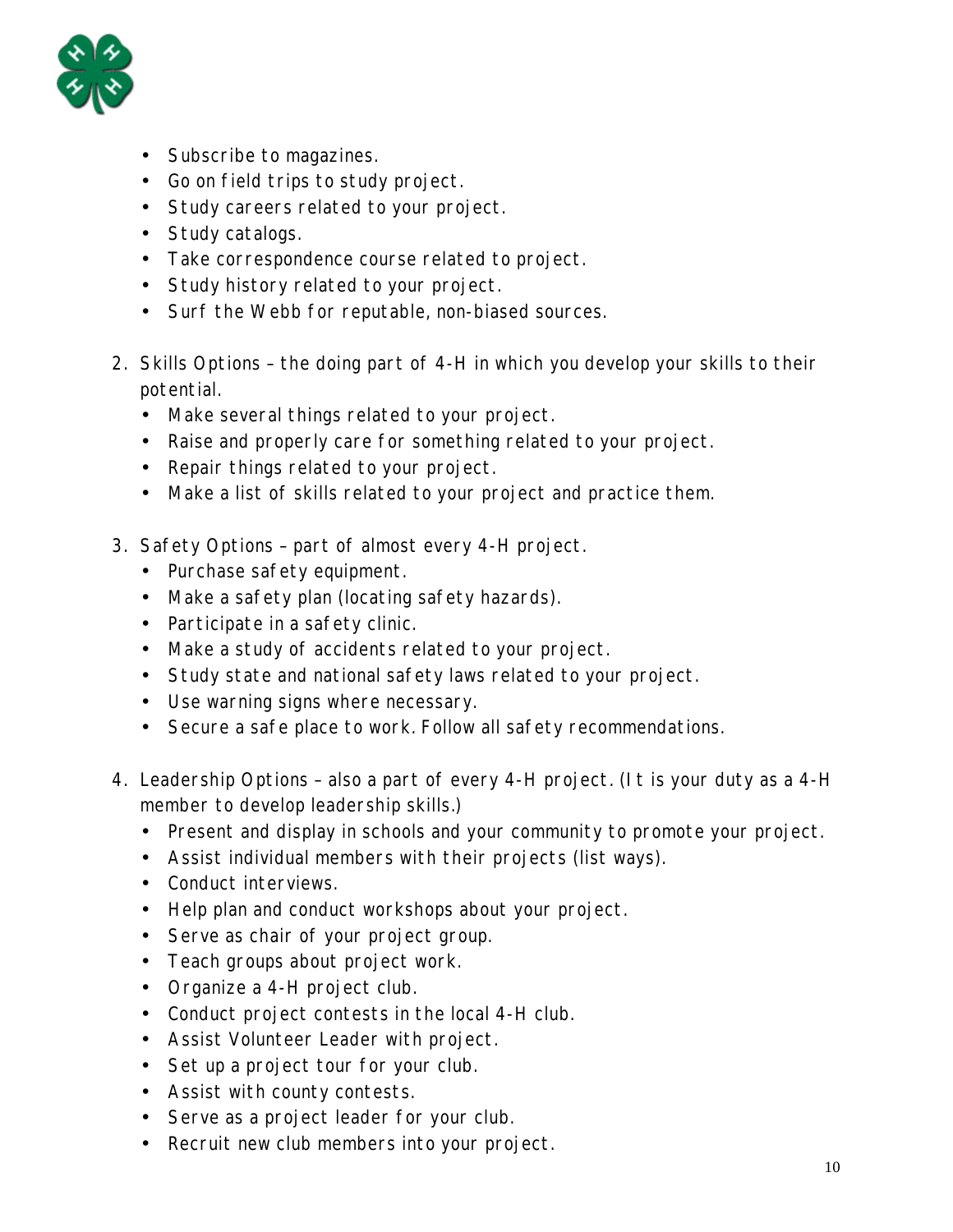

- Write an article for your local newspaper.
- Serve as a group leader during a workshop or tour.
- Assist with county exhibit days register exhibits in your project.
- Secure a county donor for your 4-H project.
- Teach handicapped children about your project.
- Write and give speeches about your project.
- Develop a business related to your project.
- Serve on a committee related to your project.
- Write news articles about your project.
- Make exhibits that tell other people about your project.
- Appear on TV and/or radio and talk about your project.
- Write an information sheet about your project and use it as a handout during workshops.
- Develop a slide set or video about a certain part of the project.
- Serve as a teen or junior leader.
- 5. Citizenship Options– part of every project. You should set several project citizenship goals. Discuss ways you can work in your community to promote a part of your project through associations and private businesses.
	- Make the public aware of the economic importance.
	- Write your state and national legislators about issues related to your project.
	- Give something related to your project to shut-ins.
	- Secure pen pals who are interested in the project.
	- Discuss project issues with local officials.
	- Write project donors, thanking them for their support.
	- Sell a product from your project and use the money for some worthy cause.
	- Assist friends and neighbors with work related to your project.
	- Make speeches about the importance of your project to the economy, society or school.
	- Provide transportation for others to a project workshop.
	- Organize a campaign to improve something related to your project.
	- Conduct a radio program on your project, making the community aware of an issue.
	- During National 4-H Week, do some type of project promotion.
	- Take pictures of other 4-H'ers project exhibits, and use the pictures for publicity.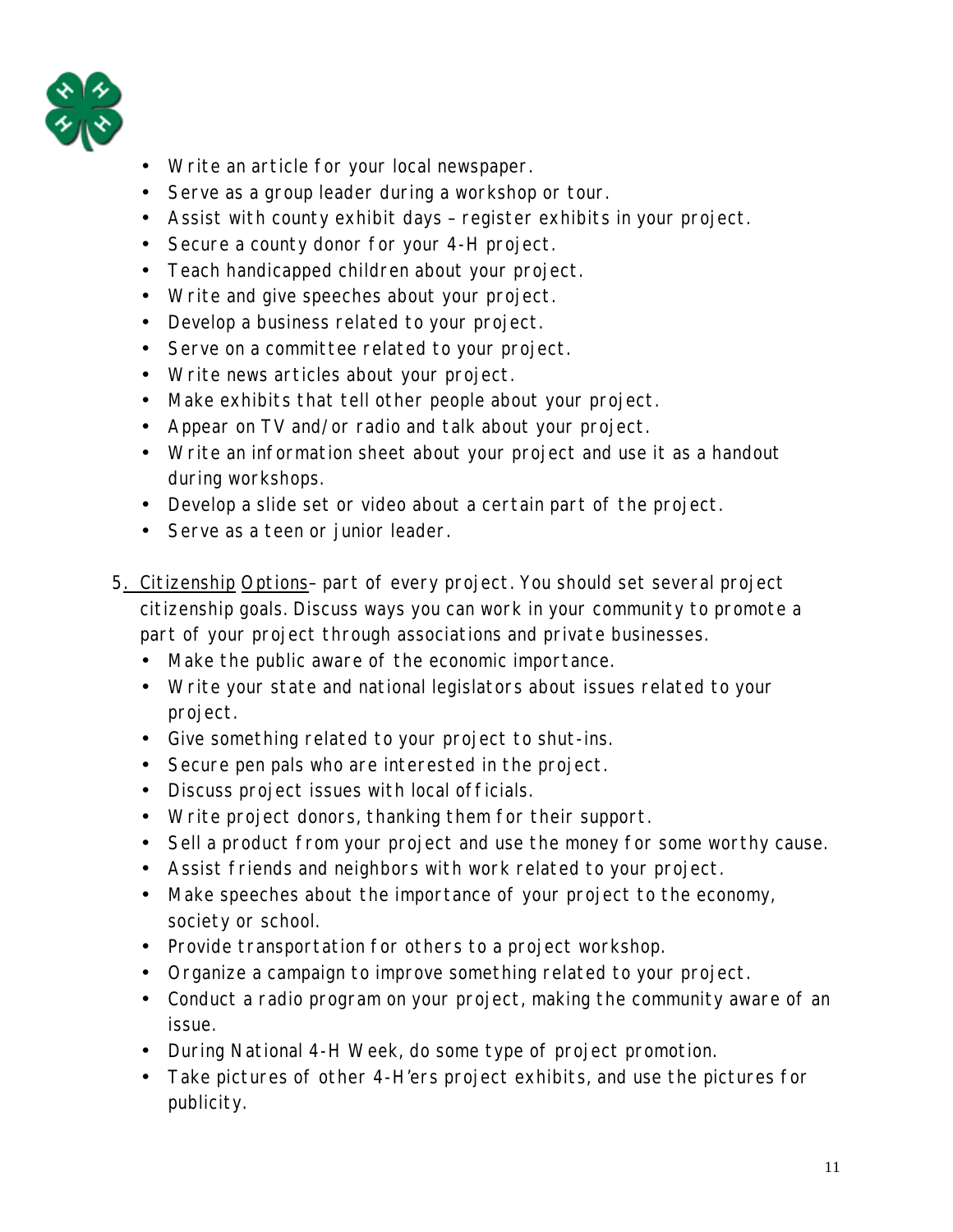

- Report to the proper authority things that you see in your project that is dangerous to people of the community.
- Do volunteer work related to your main project.
- Serve o a county or community committee that is related to the project.
- Loan something that you have related to your project.
- 6. Environmental Stewardship
	- Study how your project relates to conserving our natural resources.
	- Share stewardship information with others in your project area.

#### 7. Economics

- Study consumer reports about your project.
- Watch television. Listen to the radio for economic news related to the project.
- Conduct your own price study.
- Make a study of how to cut cost and maintain quality.

#### 8. Experiments

- Develop your own design.
- Compare the outcome of more then one item, using different ingredients.
- Invent something that is useful in your project.
- Conduct experiments related to your project.

#### 9. Careers

- Study careers related to your project.
- Tour businesses related to your project.
- Attend seminars about careers.
- Interview people in different careers related to the project.
- Write several colleges and universities concerning careers related to the project.
- Start your own personal business related to your project

#### Important :DON'T FORGET!

Write thank-you notes to your donors, 4-H leader, parents, and others who helped you with your 4-H project.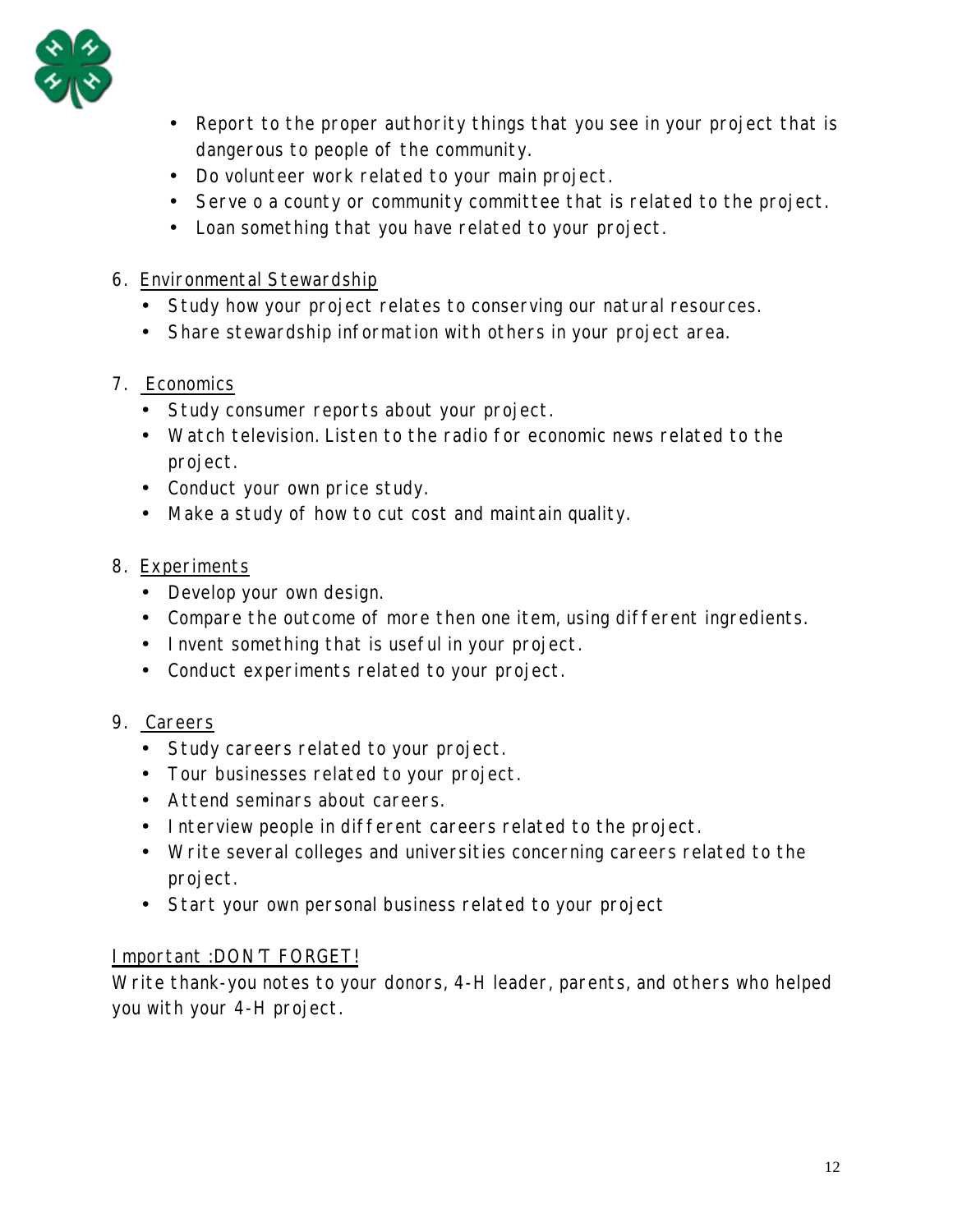

## **Do You Need Help?**

#### Secure help from the following:

- Your 4-H club manager
- Your 4-H club project leader
- The Texas Agricultural Extension Service staff
- Retired senior citizens in your community
- Professional people with careers related to your project
- Businesses related to your project

#### When is the project over?

When you have met the goals you set at the beginning of the year, and when a Member Achievement Plan has been submitted to the 4-H project leader, club manager or county Extension office, you have finished your project.

## **4-H ACTIVITIES**

- 1. There should no doubt that "activities' are different than "projects."
- 2. An activity as opposed to a club project is usually an event planned through the Extension office for all 4-H members in the county. The County Roundup public speaking and demonstration contest is an example of one such activity.
- 3. Activities that are run as contests at the County level are usually preliminary events for District competitions. Senior 4-H Members who are winners at the District level may then advance to statewide competitions.
- 4. In most instances clubs will appoint or elect an adult volunteer to serve as Activity Leader. This Activity Leader then becomes the club's " specialist" who advises and recruits members as participants in these learning experiences.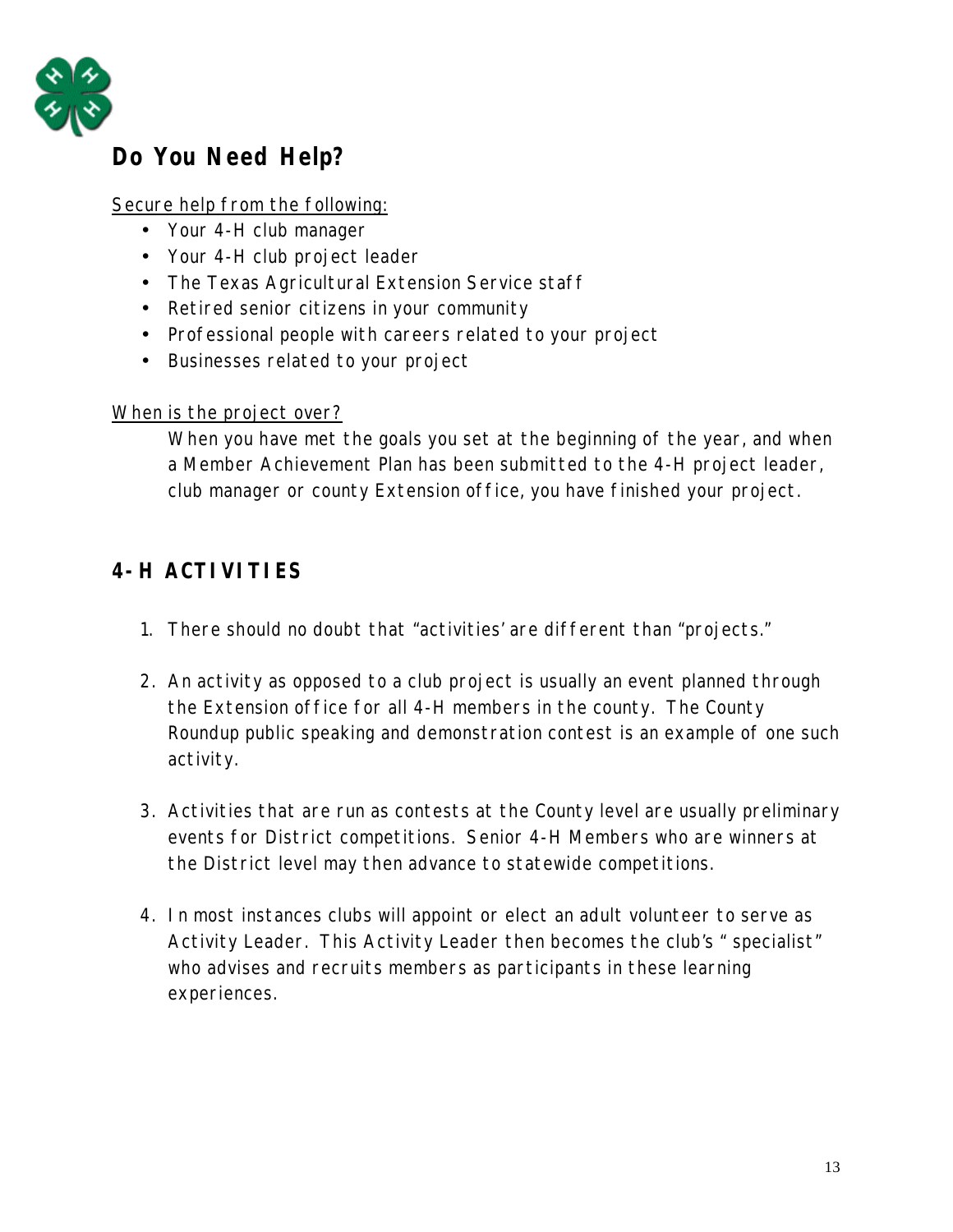

- 4-H holds many contests to give members a chance to display their skills, talents, and measure their knowledge. NOTE: Participation in contests is optional.
- Winners of most county contest are afforded the opportunity to advance to District and State contests. If successful at this level, participants may be selected to attend Regional or National competitions.
- Information about all contests is mailed to each 4-H member in the monthly 4-H newsletter. Some of the contests which take place each year are:



#### **4-H Roundup/Public Speaking and Performance**

(When: Spring-around mid-April)

This competition allows members to combine the knowledge gained in projects and their skills in public speaking. Presentation are an integral part of the 4-H program and are an effective tool for teaching young people how to organize their thoughts and present them to a group.

The three categories of presentations are:

1. Method Demonstrations: A 5-12 minute speech where a member demonstrates how to make or do something related to their project area. The emphasis is on "showing" how to do or make something.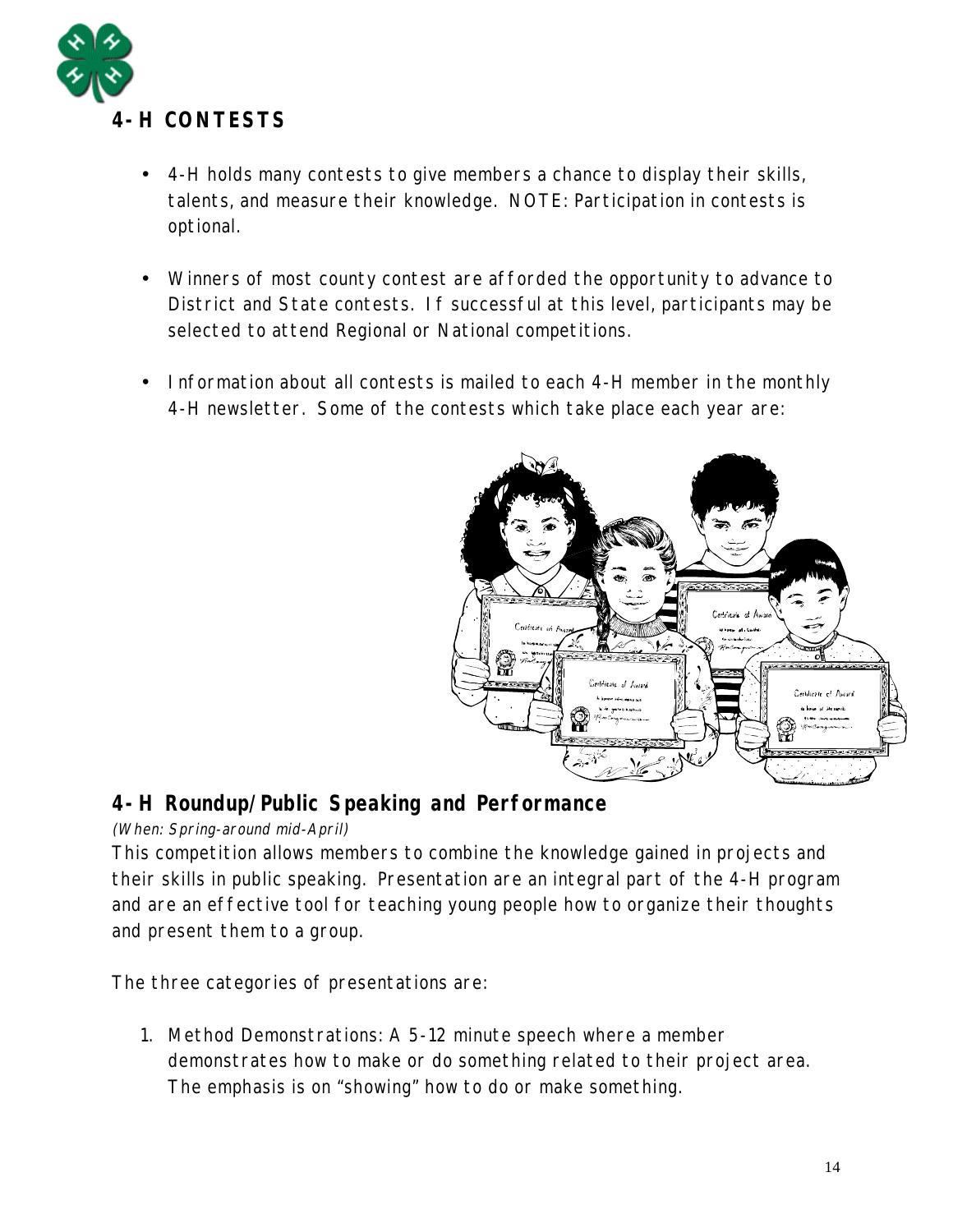

- 2. Illustrated Talk: A 5-12 minute speech where members talk about a project using slides, charts, or photographs. The emphasis is on "telling" how to do something.
- 3. Share-The-Fun: This is performance such as dance, song, instrument, poetry, reading,skits and comedy. 4-H members are allowed to demonstrate their creativity and showcase their talents as individuals or as a club group. Provides an opportunity to develop talent, leadership, and confidence along with wholesome recreation. Members serve as speakers, stagehands, crew, etc.

#### **4-H Food Show**

(When: Fall-around November)

- A chance for members who participate in the Foods and Nutrition project to demonstrate their knowledge and culinary skills. Competition is held in four categories:
- Main Dish, Fruits and Vegetables, Breads and Cereals, and Nutritious Snacks & Desserts.



#### **4-H Fashion Show**

(When: Spring-Around early April)

- This activity is open to all 4-H members who have completed a clothing project.
- Participants compete in the two divisions of buying and construction under four categories: Casual, Dressy, Specialty, and Formal. Those competing show off their skills by modeling the outfit they have made or purchased affording them an opportunity to work on poise and reduce "stage fright."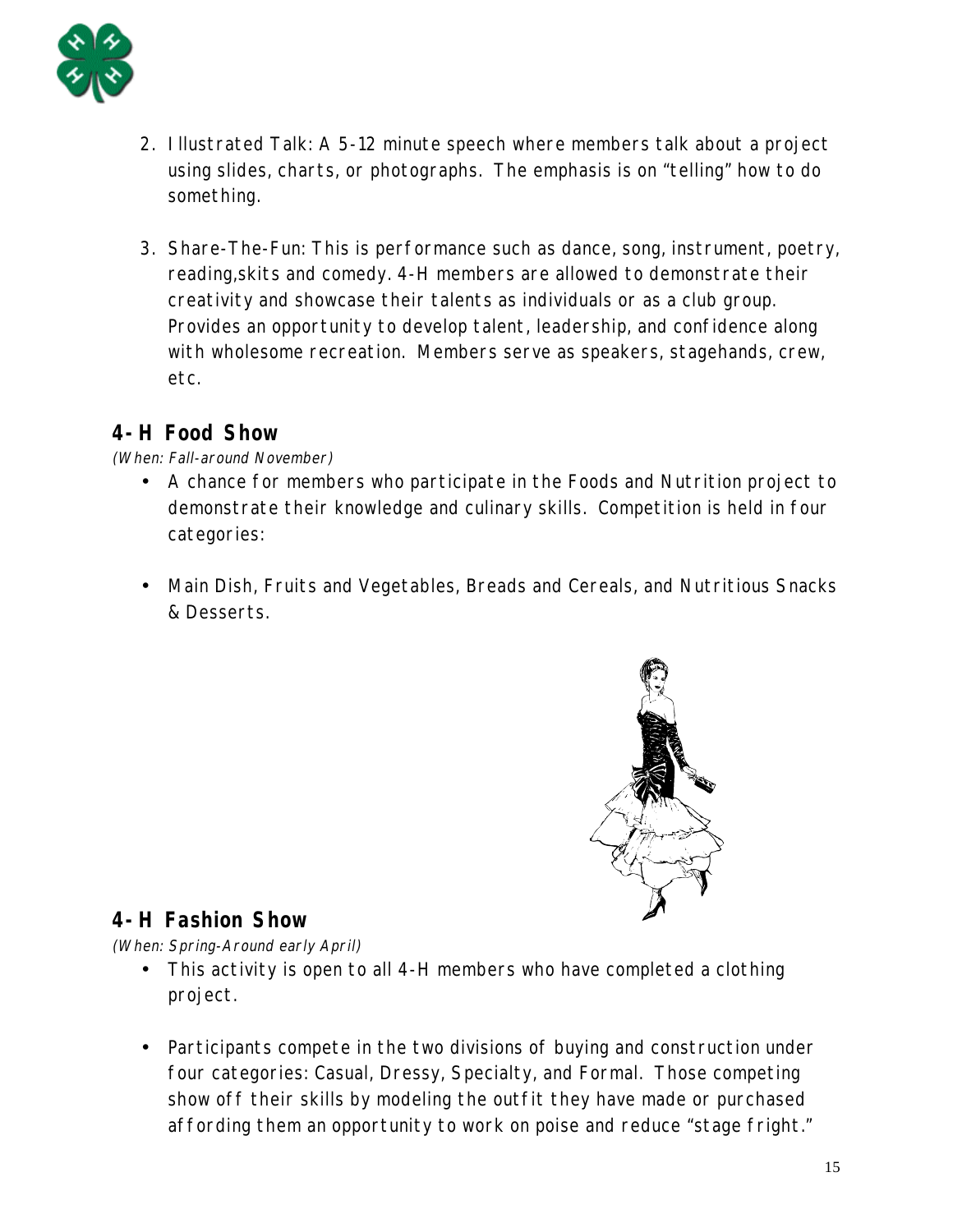

#### **Consumer Decision Making**

(When: winter or around March)

Members study and compare the relative qualities and prices of various consumer items to determine which offers the best value for the money. Participants have chosen such items as blue jeans, CD players, and used cars as products to research. This judging contest teaches members how to make good decisions while being smart consumers.

#### **Record Books**

(When: Summer- around mid June)

- Members submit their completed record book(s), which show what they have learned and accomplished in their 4-H project(s).
- Each book is judged by outside volunteers along with those submitted in the same category and age group.
- Each entrant receives a medal at the county awards program for completing a book and the winners in each category advance to the District competition.
- This contest is an excellent way to teach youth how to keep records while allowing them to record progress toward achieving their goals.

## Other Contest

**Nutrition Quiz Bowl Contest Research Photography Contest** 

(When: Spring-Around early April) (When: winter- around March)

#### **Project Show**

(When: early spring- around March)

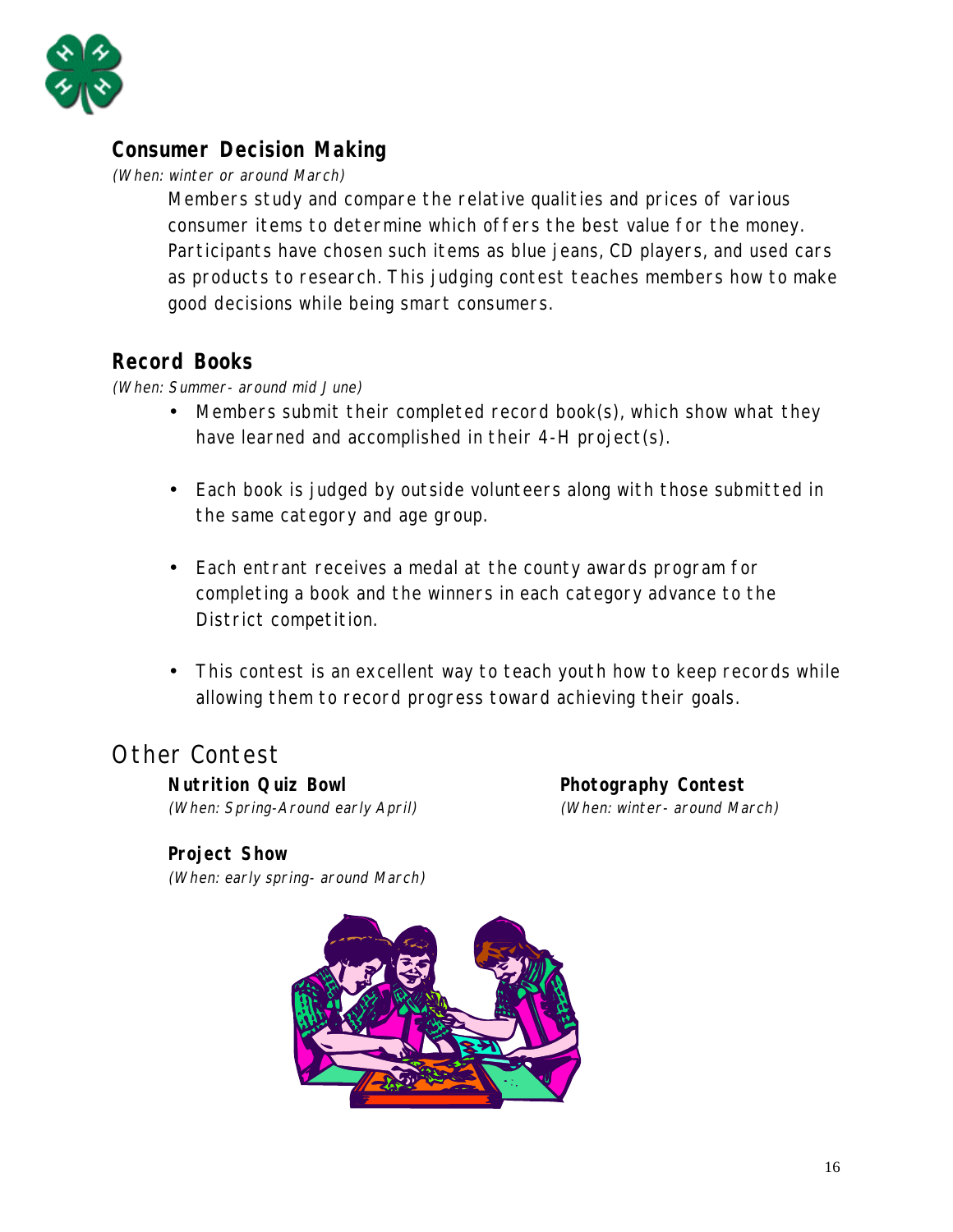



**Horse Show**(When: Summer-Around June)

- 1. 4-H members demonstrate their horsemanship skills by participating in various Western, English, and Speed events.
- 2. Older 4-H members can demonstrate their skills in training horses by participating in the Yearling Halter and two year-old Western Pleasure futurities.
- 3. All 4-H horses must be owned by May 1. Futurity projects must be nominated by March 10 of each year.



Horse Bowl (When: early spring-around April)

- 1. A contest in quiz show format with all questions and categories related to horses.
- 2. Youth do no need a horse to participate in this activity and all contestants are provided with a study of sample questions to study in advance. Youth compete in teams of four.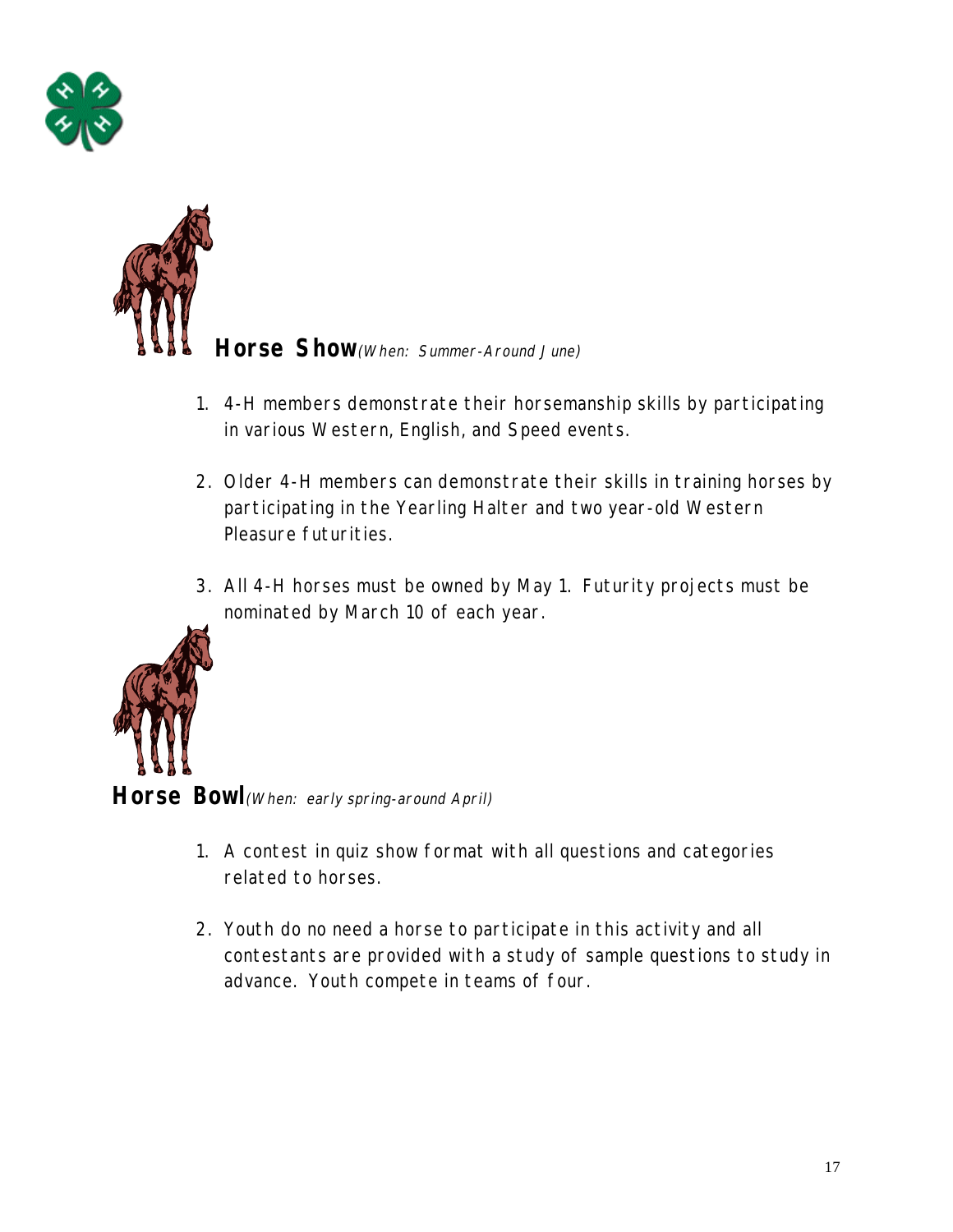

## **COUNTY AWARDS**

4-H members completing a 4-H Project Form are eligible to apply for several County awards. Awards are offered in age categories and are judged based on the information on their application. Awards are presented at the Annual County Awards Program in August and include the following:

## **4-H Member Awards**

• **4-H Club Rookie Award** (see Awards and Recognition Book for delails.) Award is presented to first-year 4-H members who have completed community service projects, a project record form, and who have prepared a demonstration, talk, or exhibit on their project.

#### • **4-H Honor Roll Member Award**

This award is earned by members who are 8 years old and in the third grade up to those who are 10 years old as of August 31 of the current year.

#### • **Junior 4-H All Star Award**

An award presented to 4-H members who are 11-13 years of age as of August 31 of the current year.

#### • **Senior 4-H All Star Award**

This award is presented to 4-H members who are 14 years of age and over as of August 31 of the current year.

#### • **Year Pins**

Award is presented to recognize 4-H members for completion of project workbooks and club participation.

#### • **County Award Medals**

Recognizes outstanding 4-H project work by club members.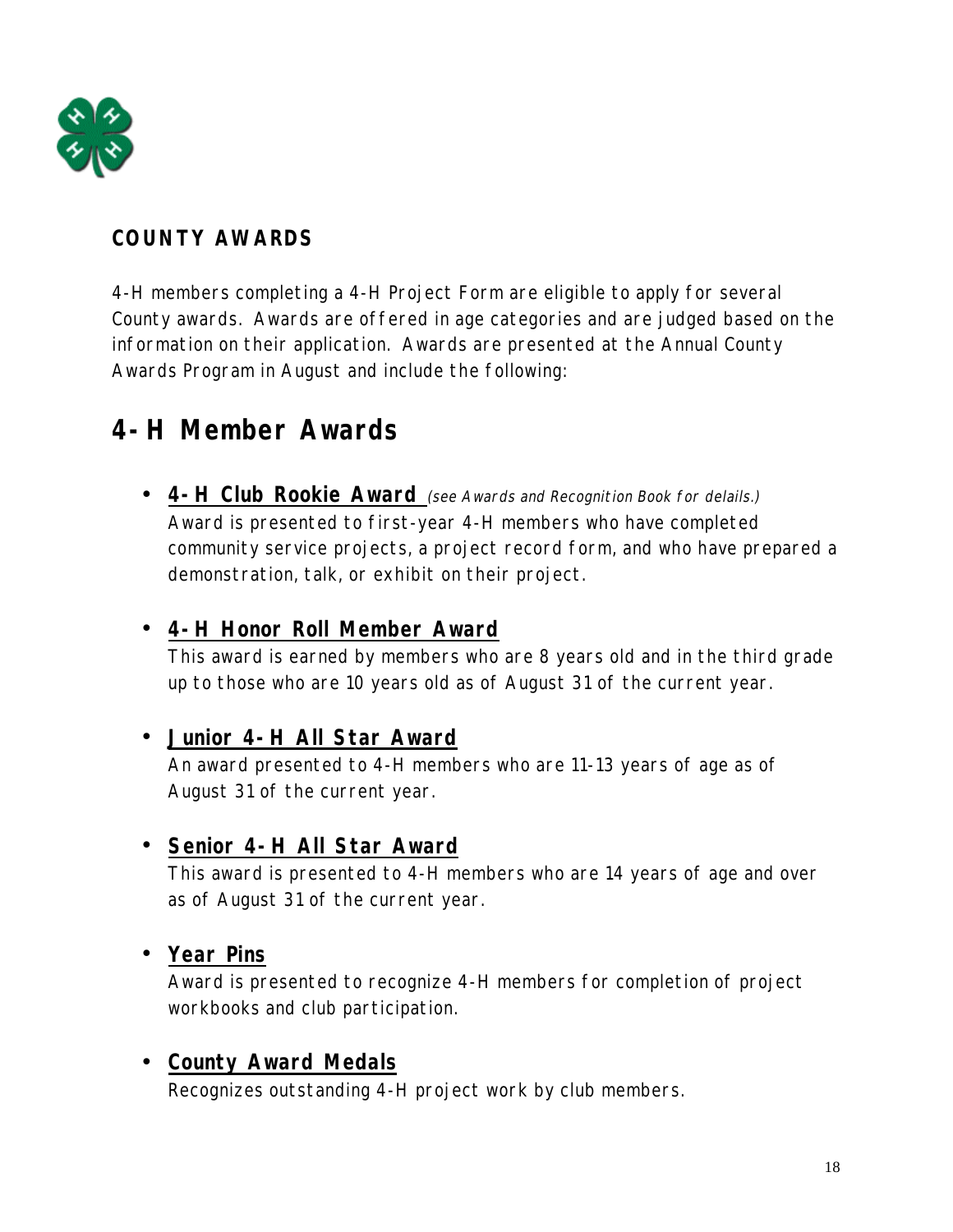

#### • **Bronze Star Award**

This award is presented to recognize outstanding achievements by 4-H members 11 to 12 years of age.

#### • **Silver Star Award**

An award, which recognizes outstanding achievements by 4-H members who are 13 to 14 years of age.

#### • **Gold Star Award**

Recognizes senior 4-H members, 15 to 18 years of age, for outstanding achievements.

#### • **"I Dare You Award"**

Presented to 4-H youth who have demonstrated unquestionable integrity, balanced personal development, and a willingness to assume responsibility.

## **Adult Volunteer Awards**

#### • **Award of the Clover**

This award is presented to recognize 4-H Volunteers for their contribution to the Bexar County 4-H Program.

#### • **4-H Volunteer Leader Certificates**

Recognizes 4-H Volunteer Leaders who have made significant contributions to the Bexar County 4-H Program for several years.

#### • **Texas Salute to Excellence**

Presented at State level to recognize outstanding Volunteer Adult Leaders submitted by any club.

#### • **Texas 4-H Alumni Award**

Presented to individuals who have completed a highly successful 4-h career and who have distinguished themselves in service to others as an adult.

**NOTE: Details on how to apply for all awards are contained in the Bexar County 4-H Award Recognition Handbook.**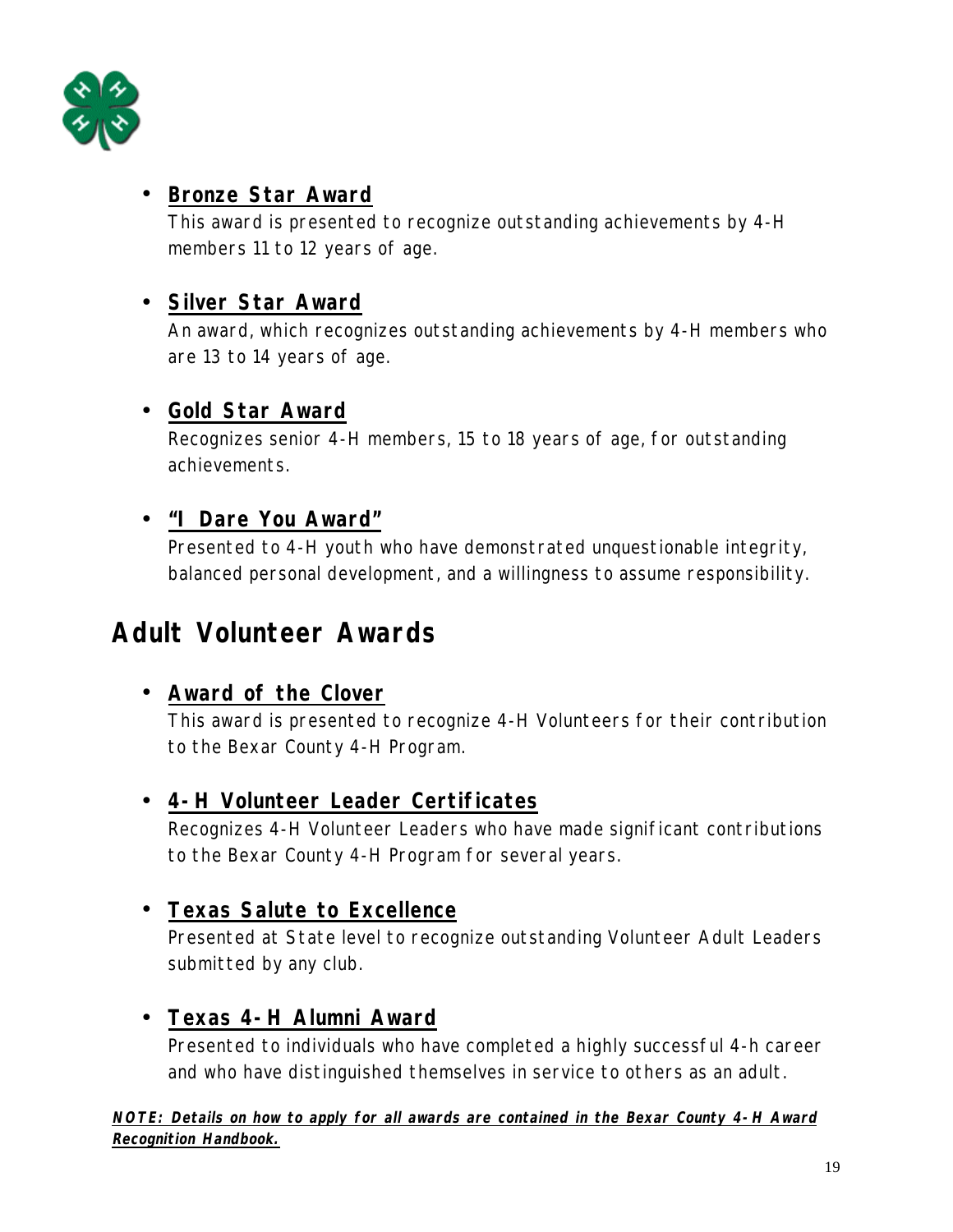

## **\$\$\$ SCHOLARSHIPS\$\$\$**

#### **Texas 4-H Foundation**

The Texas 4-H Foundation oversees a program that awards over \$960,000 annually in college scholarships. Candidates must be graduating seniors who are planning to attend a Texas college or university and who have a minimum score of 900 on he SAT or 20 on the ACT test.

#### **Bexar County Horse Leaders Association Scholarship**

Designed to recognize 4-H members who have participated in the 4-H Horse Project and who have gained and demonstrated knowledge and skills in the principles of horsemanship.

#### **Bexar County Extension Educators Association (EEA)**

Presented to 4-H members who have actively participated in 4-H and who have been recognized for outstanding projects, leadership, and citizenship activities?

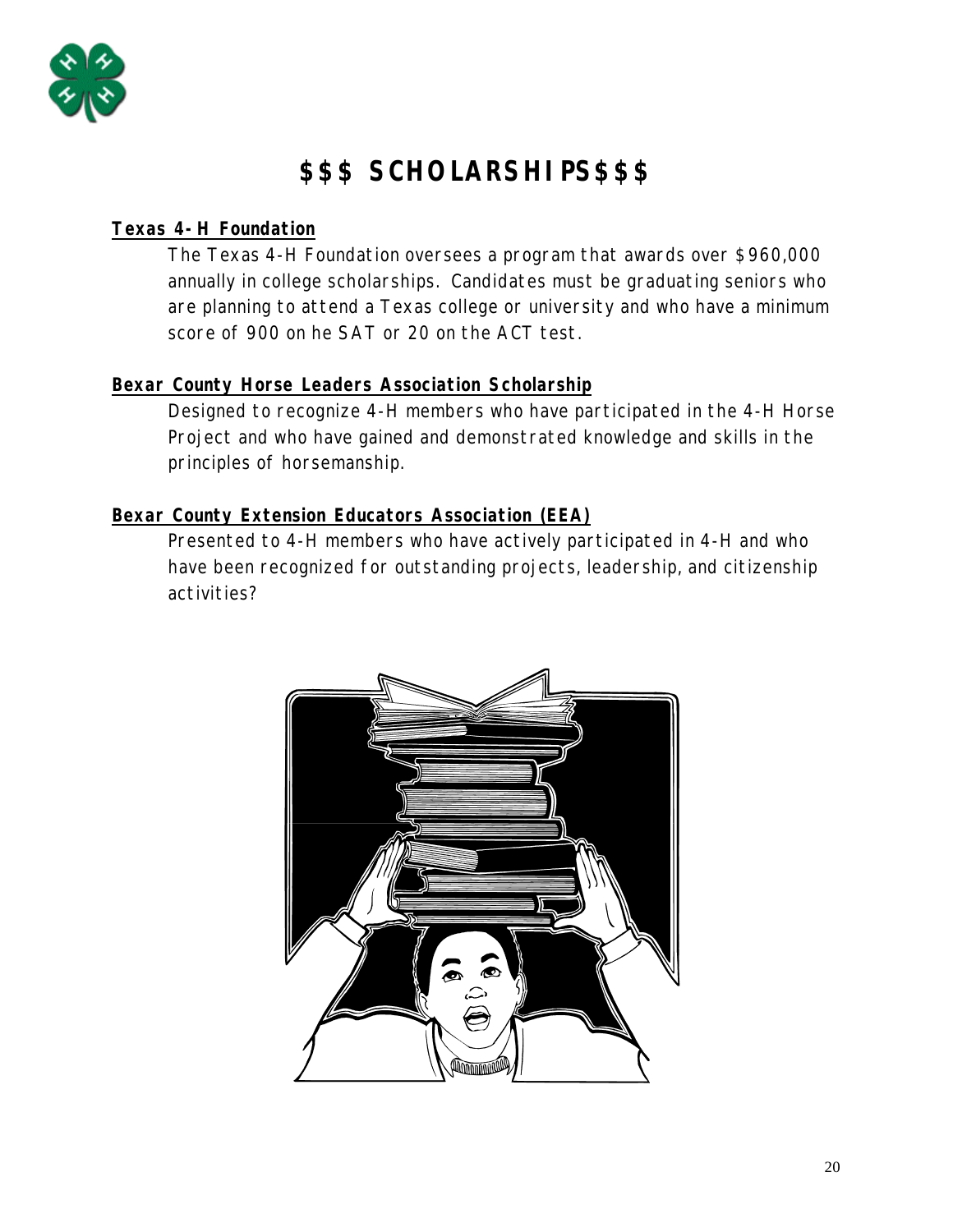

## **4-H Terminology/Glossary**

- 1. **Club Managers/Adult Volunteers** Adult volunteer leaders whose purpose is to facilitate leader and resource development in addition to assisting in planning club and countywide 4-h events.
- 2. **Community Service Project** An activity conducted by a 4-H member for the benefit of the community. Examples: neighborhood clean-up campaigns, voter registration drives, Food and clothing collections for the needy.
- 3. **County Awards Program** Recognition event for county contest winners, adult volunteers, and friends of 4-H.
- 4. **County 4-H Awards Handbook** A handbook compiled by a committee of adult volunteers which gives specific information and details of all 4-H awards (Available from the County Extension Office).
- 5. **County 4-H Council** A body composed of two elected delegates, usually the President and Council Delegate, from each organized county 4-H club. Its purpose is to plan and coordinate countywide activities and events. Two delegates from this group represent Bexar County on the District 10 4-H Council.
- 6. **County 4-H and Youth Development Committee** A committee composed of 4-H members, volunteer leaders, and other community residents, which is responsible for reviewing the overall youth situation in the county. It is charged with making recommendations and developing plans for expanding the 4-H program throughout the county.
- 7. **County Extension Agent** An employee of the Texas Agricultural Extension Service who specializes in either agriculture, family and consumer sciences, 4-H and youth development, horticulture, or urban development. He/She is responsible for managing the 4-H Program in the county.
- 8. **District Adult Leaders Association** A district-level organization consisting of two delegates from each county that is responsible for planning district-level 4-H events and leader development programs.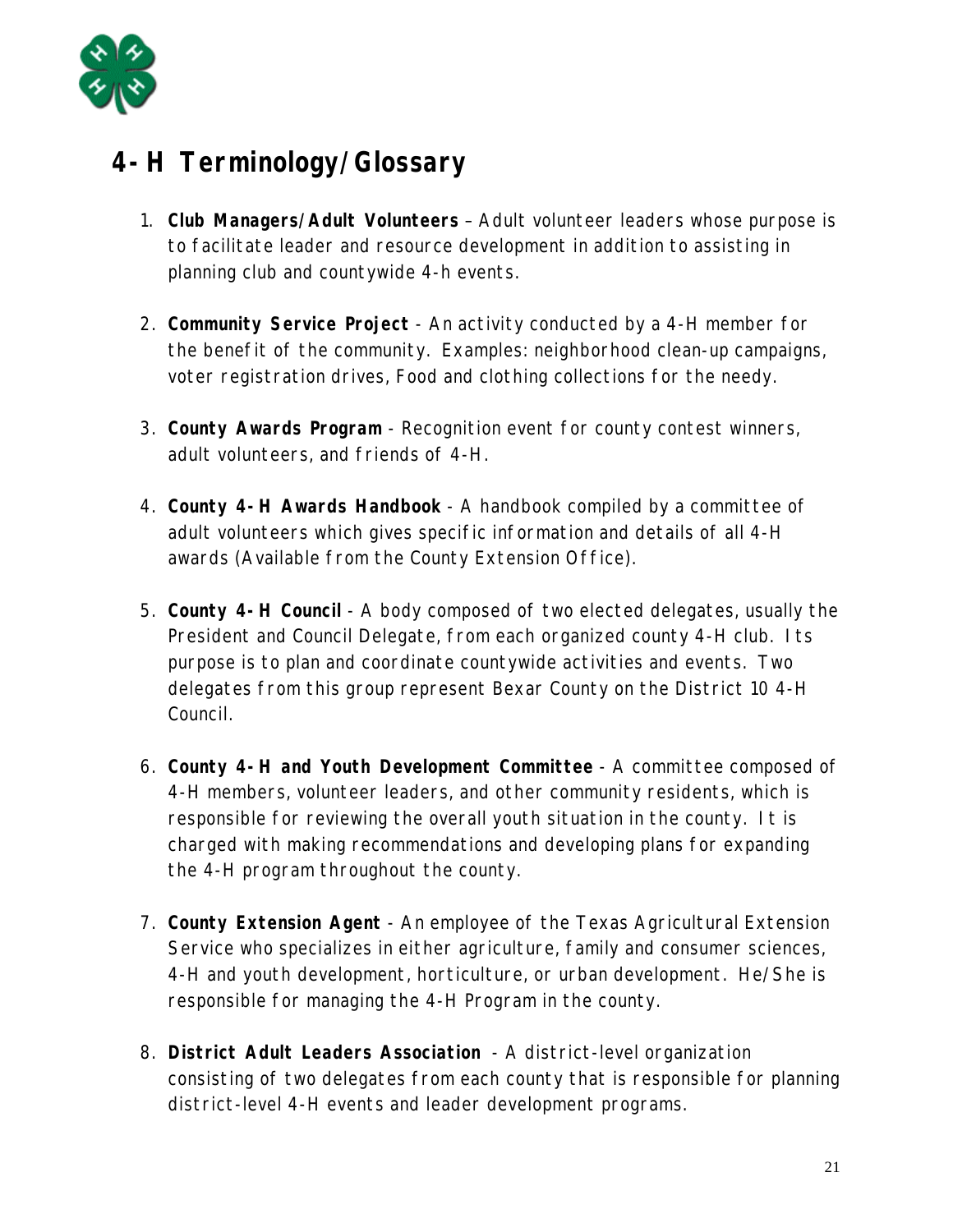- 9. **District 10** Twenty-one Texas counties comprise District 10. The District Headquarters is located at the Texas A&M University Research and Extension Center, 1619 Garner Field Road, in Uvalde, Texas.
- 10. **Enrollment Forms** Standardized enrollment and registration forms used to record required information about 4-H members and volunteer leaders; provides mailing information for the 4-H newsletter.
- 11. **Extension Agent** -1890: An employee of the Cooperative Extension Program of Prairie View A&M University who specializes in agriculture, family and consumer sciences, or 4-H and youth development. His/her primary thrust is to provide limited-resource clientele with research-based educational information, but not at the exclusion of others in the community who are also in need of the same services.
- 12. **4-H Membership Age** Age 8 and in the third grade through age 18. The 4- H age is the age on August 31 of each calendar year.
- 13. **4-H Campus** A location that offers hands-on learning experiences in leadership, project skills, and recreation. Counties may plan and conduct individual camps or they may participate in the 4-H Summer Camp in Huntsville, Texas, or in the 4-H Summer Camp at the Texas 4-H Center in Brownwood, Texas.
- 14. **4-H Club** A 4-H group of at least 6 to 10 youths, one or more adult volunteers, and elected officers. The club follows a set agenda and conducts a business meeting at least once a month.
- 15. **4-H Club Officers** Members of a local club elected by the membership to serve a one-year term. Elected officers most commonly consist of a president, vice-president, secretary, treasurer, reporter, and council delegate.
- 16. **4-H Emblem and Colors** The 4-H club emblem is a green four-leafed clover with the letter "H" in white on each leaf. The four "H's" stand for Head, Heart, Hands, and Health. White is for purity. Green is nature's most common color and is symbolic of youth, life, and growth.
- 17. **4-H Leader** An adult volunteer who works with 4-H club members. The main classifications of leaders are: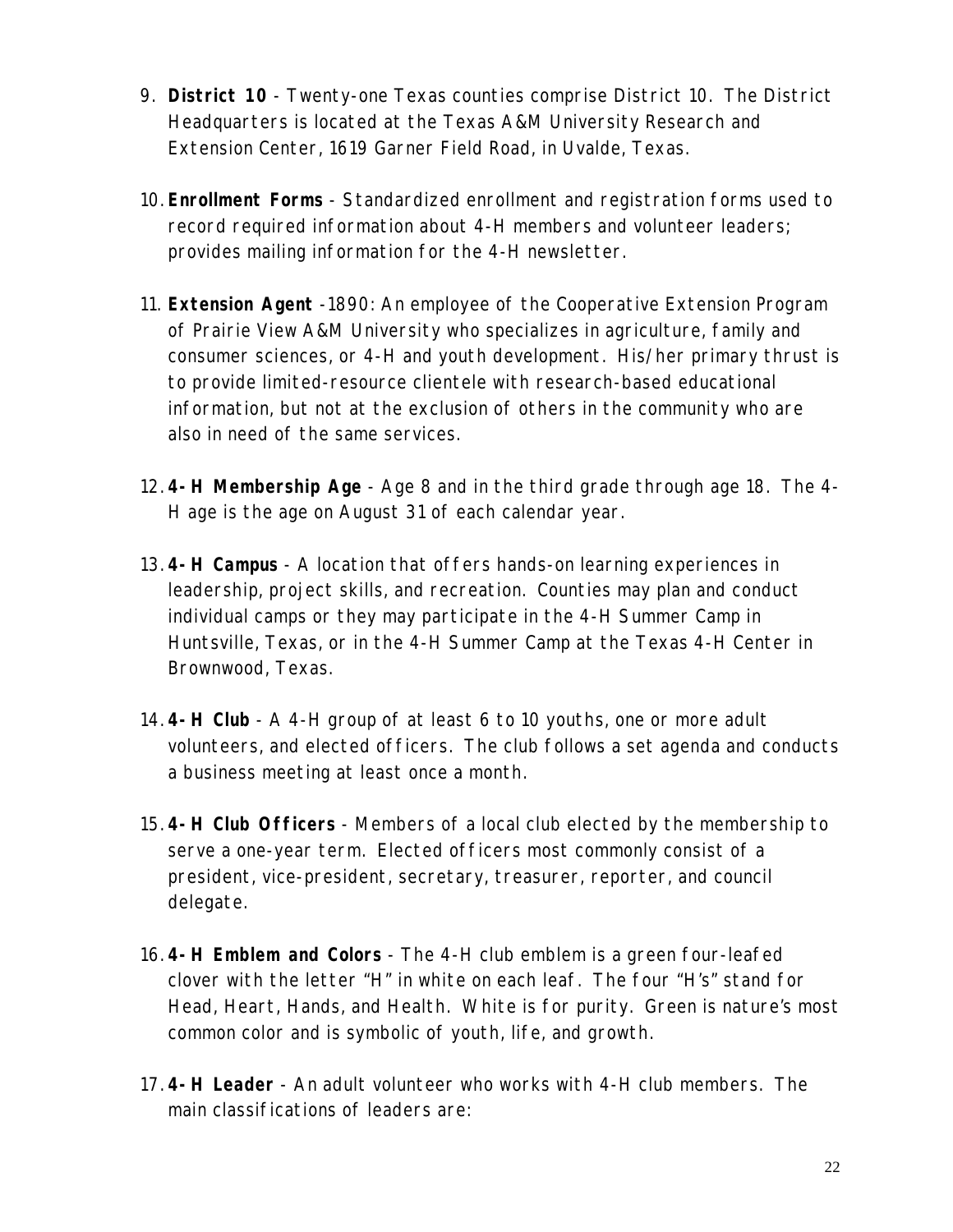- 18. **Club Manager** Responsible for the organization and management of the club.
- 19. **Project Leader** An adult who helps 4-H members learn through involvement in a specific project.
- 20. **Activity Leader** An adult with the responsibility of helping club members learn through their involvement in one or more 4-H activities. Some examples of activities are: recreation, method demonstrations, illustrated talks, community service, exchange programs, or recognition events.
- 21. **4-H Project** A subject or specific topic taught by a project leader through a series of lessons, which must include at least six learning experiences. Project meetings are held at times other than during normal 4-H club business meetings using written project leader guide materials. Note: All 4- H members are required to complete at least one project during the year.
- 22. **4-H Record Books** A record of the 4-H member's accomplishments that may be entered in County level competition and which are required to apply for many 4-H awards.
- 23. **4-H Year** September 1 to August 31 of the following year. Club members must be enrolled in September to remain active for the next year.
- 24. **IFYE (The International 4-H Youth Exchange)** IFYE delegates live and work with host families while abroad for a period of 6-8 weeks. Participants must be 19-25 years of age. Texas families may host delegates for other countries a 2-3 week period during the summer.
- 25. **Junior** A 4-H member who is 11 through 13 years of age.
- 26. **Junior Leader** A member with at least one year of experience who is between the ages of 13 and 18. He/she assists project leaders with teaching projects, assisting younger members, and recruiting duties at both the local and county levels.
- 27. **Leader Training** Workshops conducted by the County Extension Agents, Extension specialists or local resource persons.
- 28. **Method Demonstrations and Illustrated Talks** Individual or team presentations given by 4-h members at the club, county, and district level or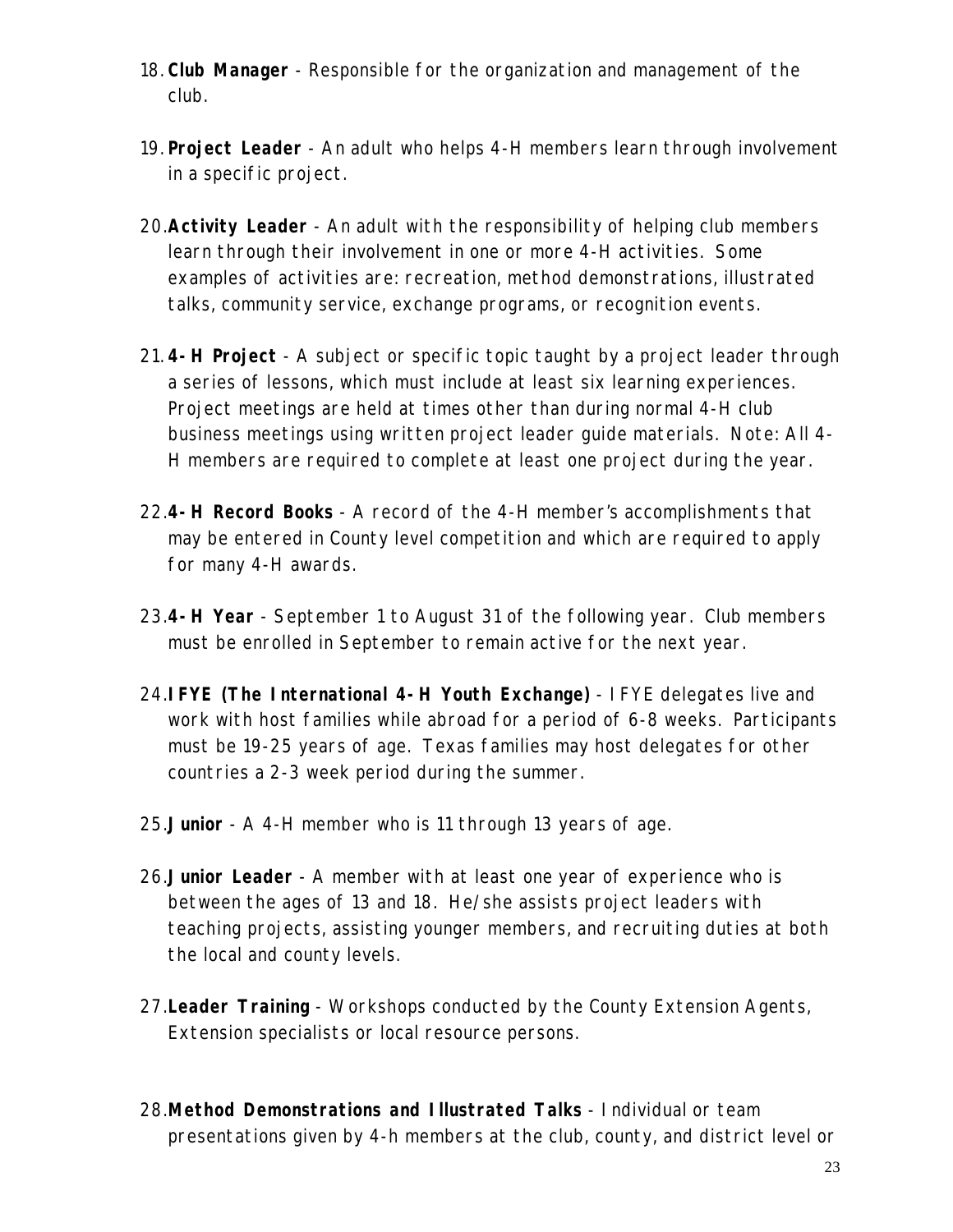at state competitions. Specific rules and categories for these items are found in the Texas 4-H Roundup Guide.

- 29. **National 4-H Center** An educational facility operated by the 4-H Council in Chevy Chase, MD, near Washington, D.C., with lodging for over 700 people.
- 30. **National 4-H Council** A chartered non-profit organization with the sole purpose of complementing the 4-H program and Cooperative Extension Service activities.
- 31. **National 4-H Supply Service** A service of the National 4-H Council that supplies clubs and members with all types of 4-H items. Copies of this catalog are available from the County 4-H Office.
- 32. **National 4-H Week** The first full week in October designed to increase he public awareness and understanding of 4-H.
- 33. **Pre-Junior** A 4-H member who is age 8 and in the third grade through 10 years of age.
- 34. **Project Group Meetings** Meetings coordinated by an adult project or teen leader where members learn about their specific project area.
- 35. **Roundup** A competitive event held at the County, District, and State levels where senior 4-H members participate in public speaking, method demonstrations and judging contests.
- 36. **Self-Determined Project** A project area where there is no project guide available. Extension agents, leaders, and parents work with the member to set goals, objectives, and learning experiences to complete the project.
- 37. **Senior** A 4-H member who is 14 through 18 years of age.
- 38. **Short-Term Project** A program that is conducted for special interest groups for a length of time that is needed to complete the objectives of the project. Groups are organized without formal structure and disband at the end of the project.
- 39. Teen Leader A club member who is at least 16 years old and who accepts full leadership responsibility for a project group or special interest shortterm group. This individual must have had previous experience working with younger 4-H members.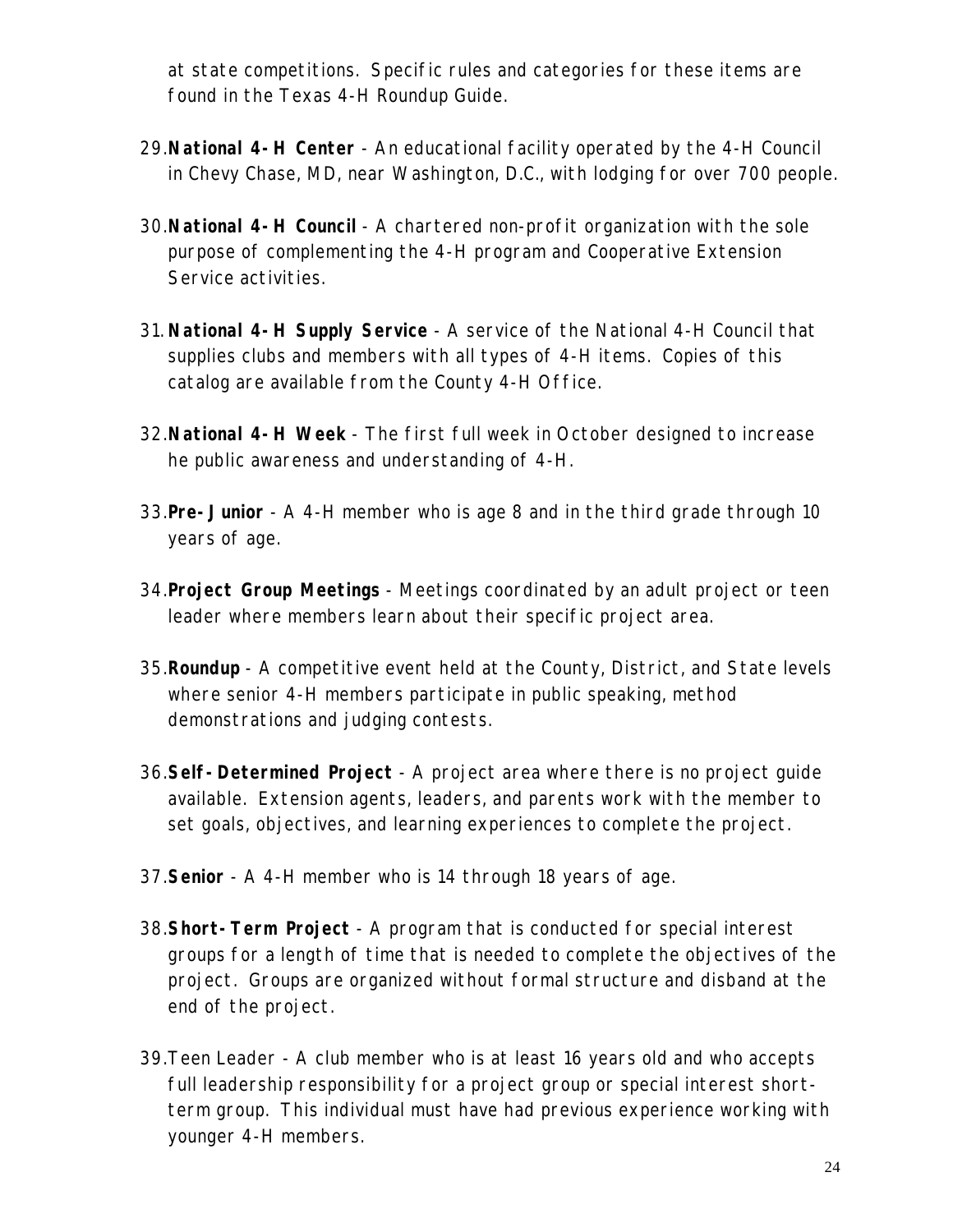- 40. **Texas 4-H Center** A camp facility owned and operated by the Texas 4-H Foundation on the sores of Lake Brownwood (12 miles North of Brownwood, TX). The Center includes a conference center with 22 motel-style rooms, 10 dormitories that can accommodate 300 persons, and a lakeside pavilion. Extension training, 4-H camps, and retreats are conducted at this location year-round
- 41. **Texas 4-H Council** Two 4-H delegates from each of the 12 Extension districts that help plan and carry out many statewide events such as the 4-H Roundup and Texas 4-H Congress.
- 42. **Texas 4-H Opportunities Handbook** A handbook that is updated annually which outlines statewide 4-H contests, educational workshops, the 4-H recognition program, and 4-H scholarships.
- 43. **Texas 4-H Volunteer Leaders' Association** A statewide organization consisting of two delegates from each of the 12 District Adult Leaders' Associations.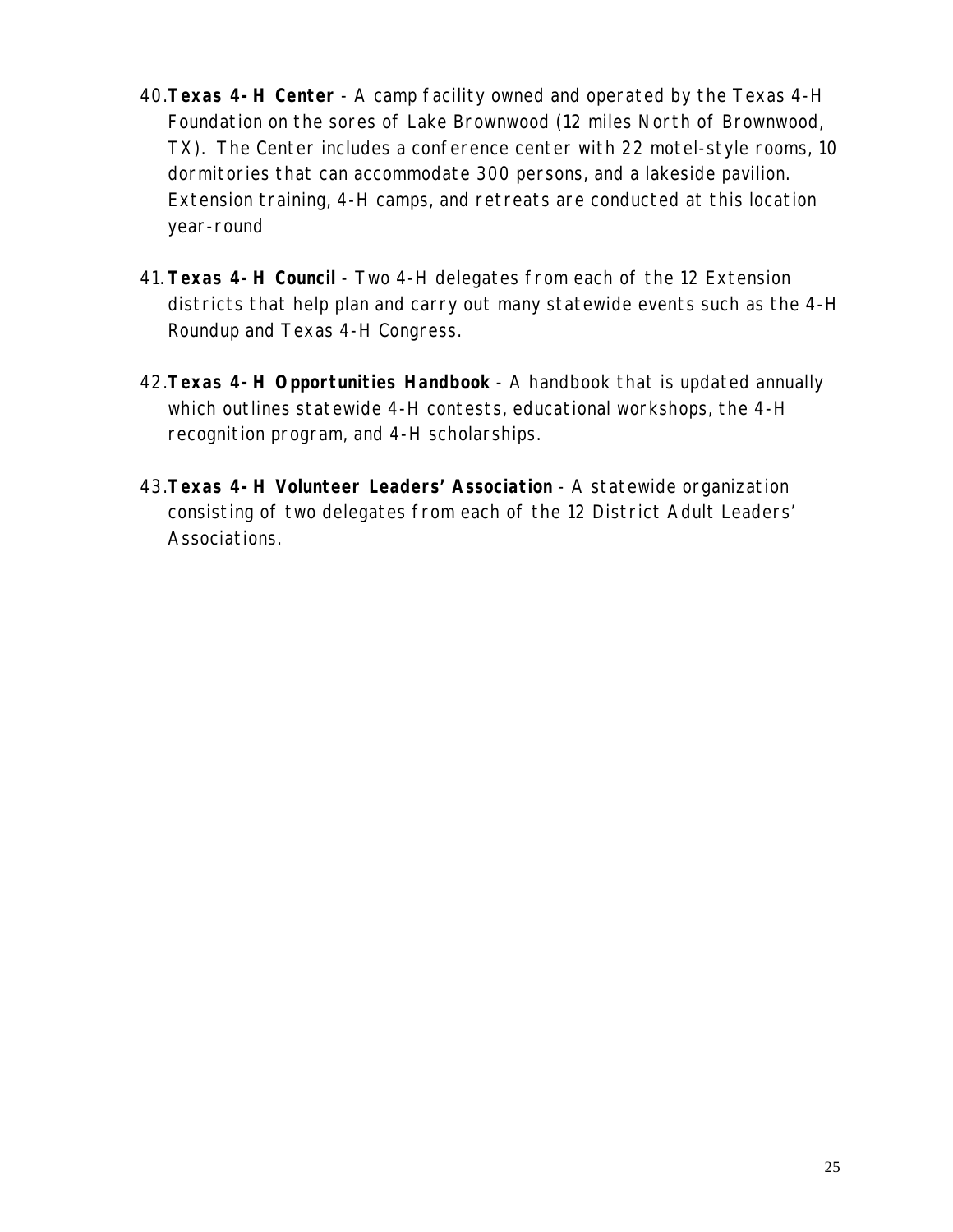# **4-H Policies**

#### **Membership - 4-H members must:**

- Be members in the county in which they live.
- Membership cannot be held in more than one county or state. Exceptions are made if a 4-H member lives near a county line and it is easier to participate in the neighboring county.
- Maintain active membership status a member must be enrolled in a 4-H club and complete one 4-H project per year.

## **Clover Kids - Youth who have enrolled in kindergarten on September 1 but have not enrolled in the third grade.**

- Projects Clover kids may participate in any 4-H project offered through the regular 4-H programs.
- Projects may be exhibited at any 4-H event with recognition based upon completing and exhibiting the project.
- Animal projects may not be larger than rabbits in size.
- No judging or placing is permitted.

#### **School Absences** –

The Texas Education Agency (TEA) recognizes 4-H as a legitimate extracurricular organization and members may apply for excused absences when participating in 4-H activities.

To request an excused absence for a 4-H activity a member should obtain an academic "Eligibility Form" from the County 4-H Office two weeks prior to the event and have it completed by the school principal or counselor.

The completed form should be returned to the County 4-H Office.

## **No Pass-No Play Rule: 4-H must abide by all of the rules of House Bill 72 which means that a 4-H member must be passing all subjects in order to participate in competitive 4-H events.**

- Two weeks prior to the event the 4-H member should obtain an "Eligibility Form" and have it completed by the school principal or counselor.
- Return the completed form to the 4-H Office no later than the day of the event.
- This rule applies even if the event is on a weekend and does not require an absence from school.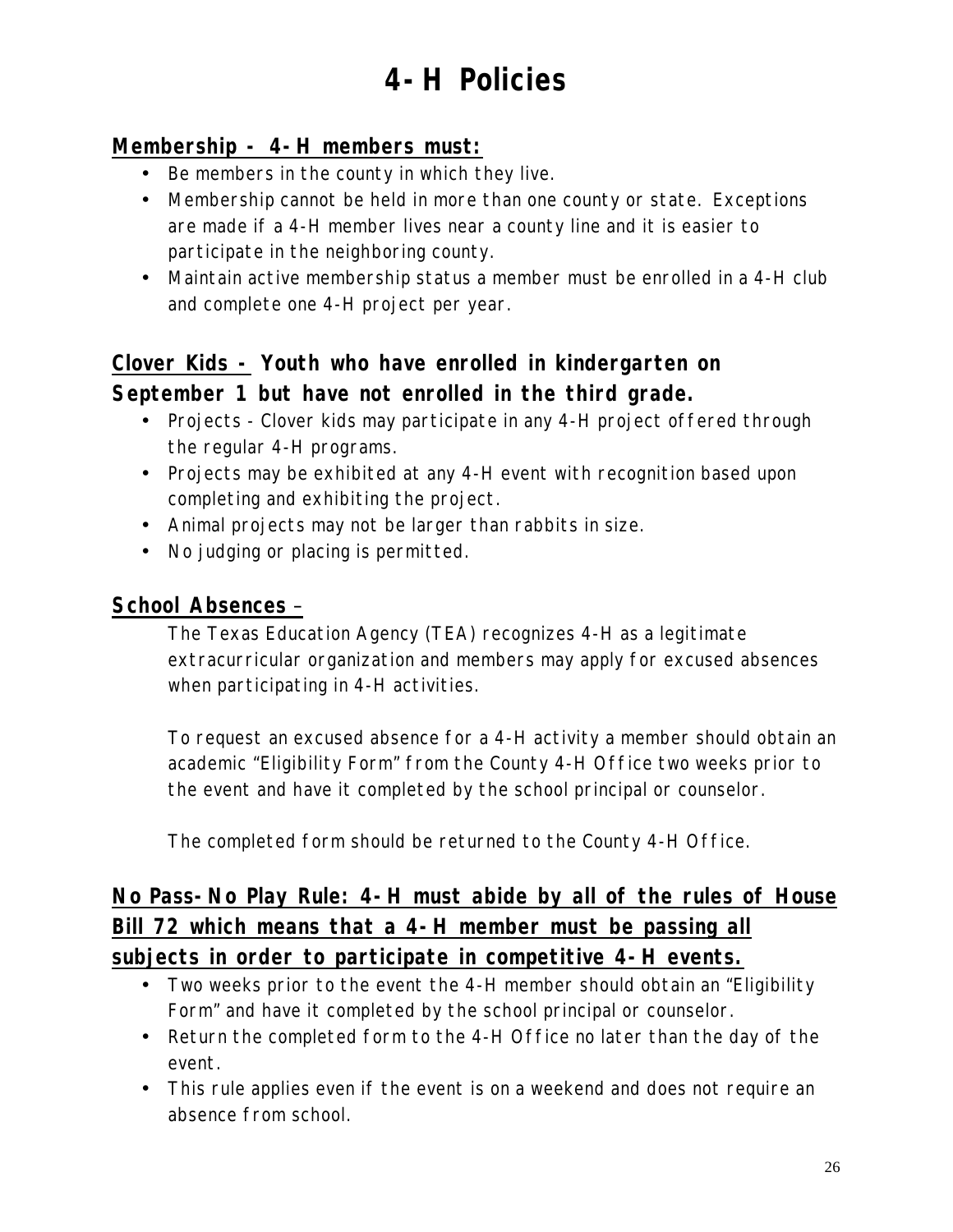#### **Reimbursement for State Contests** –

 Members qualifying to represent Bexar County in State 4-H Contests are eligible to have their registration fees paid for or reimbursed by the Bexar County 4-H Council.

- To be eligible, members must follow the 4-H Code of Conduct at all times during the event(s).
- Upon returning home, members must write a "thank you" letter to the contest sponsors and submit a copy of the letter to the County 4-H Office.